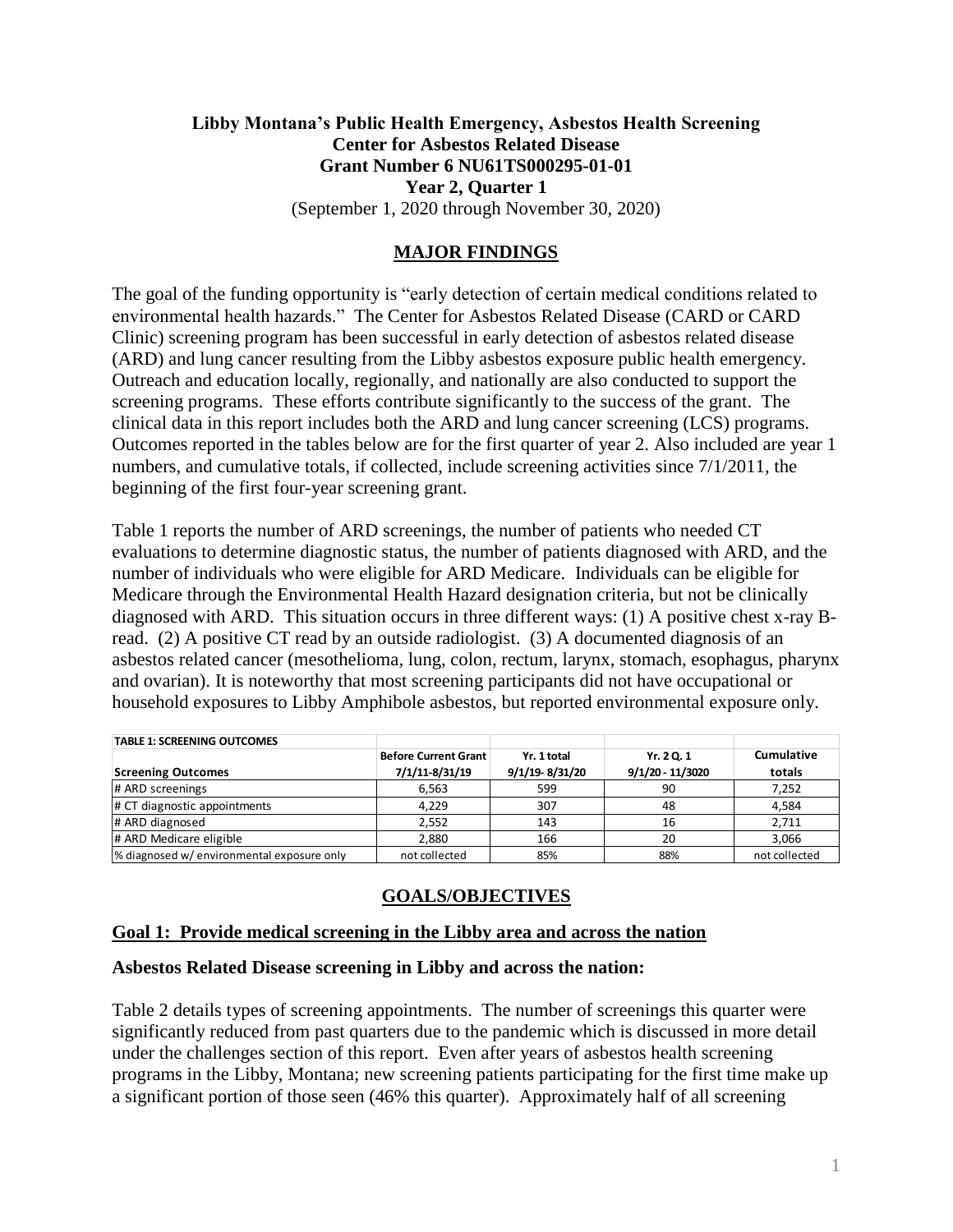participants live outside of Lincoln County and this has remained true for the past nine years of the program. It is estimated that over 80,000 people could have spent significant time in the Libby, Montana area while the mine was in full operation, so there is likely a large number of potential screening patients that have not yet been through the program. For those who qualify, asbestos health screening is offered either in Libby at the CARD Clinic or at a distance if they cannot travel to Libby. Due to the Coronavirus pandemic, CARD promoted more long distance screenings to limit travel and potential exposures. Successful completion of long distance screening (LDS) occurs when the participant completes all screening related activities (questionnaires, phone interview, spirometry, chest x-ray, and CARD medical provider visit by phone, plus a CT and second medical provider visit by phone if appropriate). The total number of appointments reported exceeds the number of patients because many screenings include two appointments; an initial appointment and then a CT follow-up appointment. Each participant is asked if they would like to share their health information and screening results with ATSDR's Tremolite Asbestos Registry (TAR), and with their primary care provider (PCP). Most say yes to both consents. To better understand the positive impacts of early diagnosis and treatment, we modified our data collection for this grant to record the number of past screeners who have been diagnosed with ARD and who follow-up at CARD. During this quarter, with a new employee learning the IT role, we were unable to report this number but it will be reported in quarter 02.

| TABLE 2: TYPES OF SCREENING APPOINTMENTS AND DIAGNOSIS RATES |                             |                |                          |               |
|--------------------------------------------------------------|-----------------------------|----------------|--------------------------|---------------|
|                                                              | <b>Before Current Grant</b> | Yr. 1 total    | 9/1/20<br>Yr. 2 Q. 1     | Cumulative    |
| <b>Appointment Type</b>                                      | 7/1/11-8/31/19              | 9/1/19-8/31/20 | 11/3020                  | totals        |
| # screenings                                                 | 6,563                       | 599            | 90                       | 7,252         |
| # new screening patients                                     | 4,806                       | 252            | 41                       | 5,099         |
| # rescreenings                                               | 1,757                       | 347            | 49                       | 2,153         |
| # Lincoln County, MT residents                               | 3,366                       | 310            | 43                       | 3,719         |
| #LDS eligible screenings done in clinic                      | 2,679                       | 114            | 24                       | 2,817         |
| # of LDS patients                                            | 519                         | 125            | 15                       | 659           |
| # in clinic appointments (includes both visits)              | 9,445                       | 680            | 103                      | 10,228        |
| #LDS appointments (includes both visits)                     | 1,347                       | 226            | 35                       | 1,608         |
| Consented for TAR registry                                   | 5,015                       | 483            | 71                       | 5.569         |
| Consented to notify PCP of screening results                 | not collected               | 479            | 61                       | not collected |
| # past screeners diagosed with ARD seen for f/u              | not collected               | 2550           | will report next quarter | not collected |

Table 3 details demographic data related to age and gender of the screening population.

| <b>TABLE 3: DEMOGRAPHICS OF SCREENING PARTICIPANTS</b> |                             |                |                          |                   |
|--------------------------------------------------------|-----------------------------|----------------|--------------------------|-------------------|
|                                                        | <b>Before Current Grant</b> | Yr. 1 total    | $9/1/20 -$<br>Yr. 2 Q. 1 | <b>Cumulative</b> |
| Demographics                                           | 7/1/11-8/31/19              | 9/1/19 8/31/20 | 11/3020                  | totals            |
| # screenings                                           | 6.563                       | 599            | 90                       | 7,252             |
| #females                                               | 3,448                       | 355            | 50                       | 3,853             |
| # males                                                | 3,115                       | 244<br>40      |                          | 3,399             |
| # under age 35                                         | 351                         | 27             |                          | 383               |
| # between 35-49                                        | 1,289                       | 116            | 16                       | 1,421             |
| # between 50-64                                        | 3,279                       | 294            | 44                       | 3,617             |
| # age 65+                                              | 1,644                       | 162            | 25                       | 1,831             |

Table 4 summarizes important clinical findings including the number of participants who report respiratory symptoms that may be asbestos related, the number with abnormal spirometry breathing test results, and for this grant, we've added the number with abnormal body mass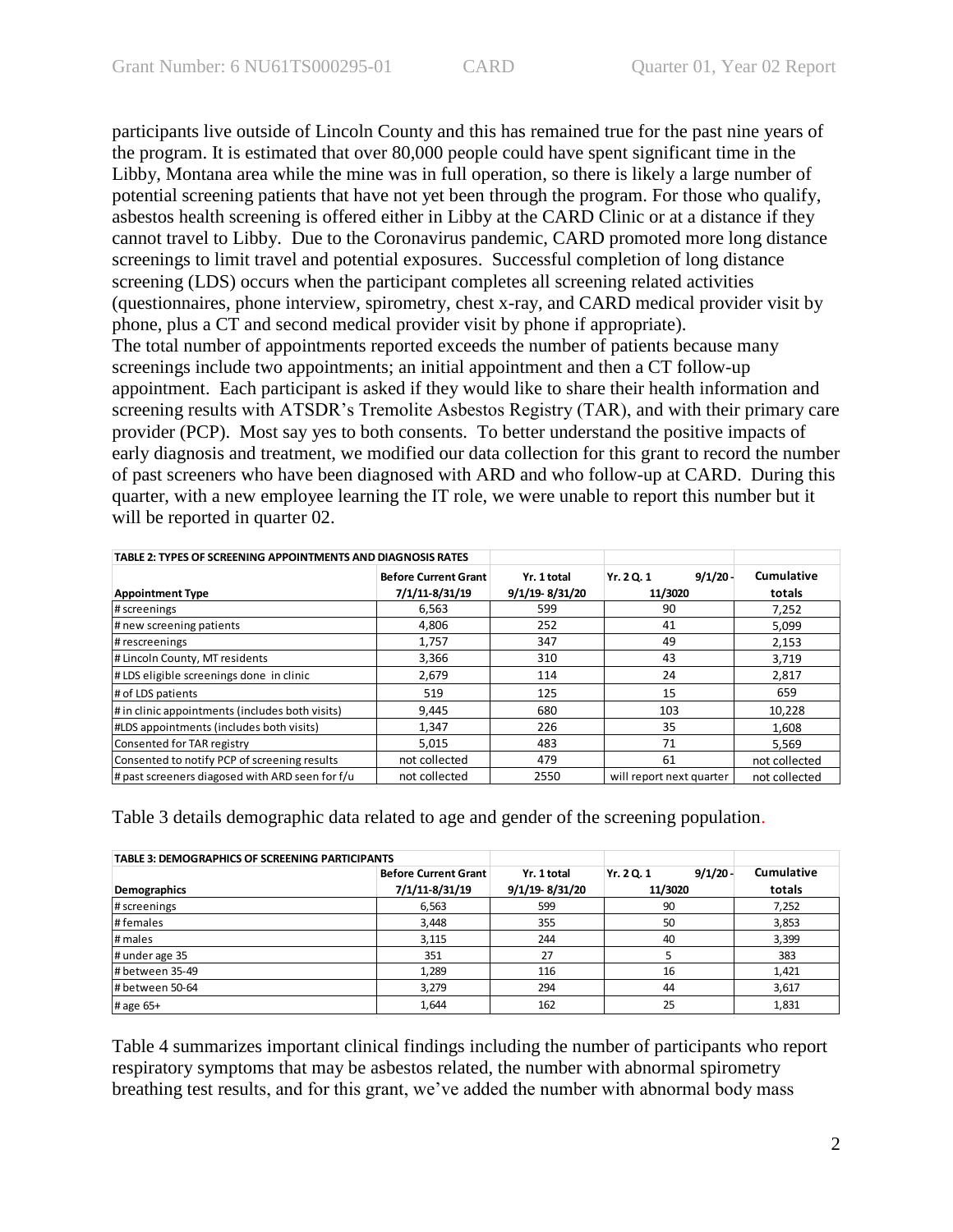index (BMI) as well. This quarter, 39 of 90 (43%) of screening participants did not have a spirometry test due to pandemic precautions. Symptoms, spirometry results and BMI information are all used in conjunction with health and exposure histories for clinical decision making to determine whether a CT scan should be performed. A CXR is done on every screening participant but occasionally participants will refuse their chest x-ray and participate in screening anyway. This is usually because only a CT is medically warranted based on past medical care or referral, the individual is too young to be exposed to radiation for screening purposes, or she is concerned about possible pregnancy. The number of abnormalities identified on CXR is low because CARD's medical providers do not typically diagnose ARD from x-rays. If ARD is suspected, based on ATS criteria, a CT scan is ordered. CT scans are considered the gold standard for ARD imaging.

| TABLE 4: CARD CLINICAL FINDINGS ASSOCIATED WITH ASBESTOS RELATED DISEASE |                             |                |                      | Cumulative    |
|--------------------------------------------------------------------------|-----------------------------|----------------|----------------------|---------------|
|                                                                          | <b>Before Current Grant</b> | Yr. 1 total    | 9/1/20<br>Yr. 2 Q. 1 |               |
| <b>CARD Clinical Findings</b>                                            | 7/1/11-8/31/19              | 9/1/19-8/31/20 | 11/3020              | totals        |
| # screenings                                                             | 6,563                       | 599            | 90                   | 7,252         |
| # symptomatic                                                            | 4,408                       | 381            | 51                   | 4,840         |
| # abnormal spirometry                                                    | 1,699                       | 171            | 13                   | 1,883         |
| # abnormal BMI (>30)                                                     | not collected               | 248            | 28                   | not collected |
| # CXRs completed                                                         | 6,361                       | 592            | 88                   |               |
| # no CXR done                                                            | 202                         | 7              | $\overline{2}$       |               |
| # abnormal CXR (CARD)                                                    | 394                         | 17             |                      | 412           |
| pleural only                                                             | 356                         | 15             | 1                    | 372           |
| interstitial only                                                        | 19                          | $\mathbf{1}$   | $\Omega$             | 20            |
| both                                                                     | 19                          | $\mathbf{1}$   | $\Omega$             | 20            |
| # CTs completed                                                          | 4,229                       | 307            | 48                   | 4,584         |
| # abnormal CT (CARD)                                                     | 2,525                       | 143            | 15                   | 2,683         |
| pleural only                                                             | 1,988                       | 122            | 13                   | 2,123         |
| interstitial only                                                        | 12                          | 5<br>$\Omega$  |                      | 17            |
| both                                                                     | 525                         | 16             | 2                    | 543           |

Table 5 describes significant findings of ARD screening. These findings include focal opacities, masses, and confirmed cancers. In addition, data is now being collected to track incidental findings, specialist referrals, and depression follow-ups completed as part of screening. Confirmed cancers that are possibly asbestos related and tracked by CARD include lung, colon, rectum, larynx, stomach, esophagus, pharynx and ovary. These are based on Medicare's Environmental Health Hazards checklist. Only cancers for which CARD has medical record confirmation are reported. Patients with significant findings are referred for appropriate followup, but many are referred to primary care rather than specialists for initial evaluation. Not all patients share the results of their follow-ups with CARD.

Focal opacities are common in screening studies, and their prevalence is well documented in literature. Only a small percentage of focal opacities turn out to be cancers, however they are all tracked to be followed in future screenings. They are also tracked because individuals between the ages of 55 and 84 with at least 20 pack years of smoking history and documented exposure to asbestos with a nodule greater than 6mm (this was increased from 4mm previously per updated Fleischner Society Guidelines released in 2018) can enroll in the lung cancer screening program. Lung masses reported in this table do not include those identified through the lung cancer screening program.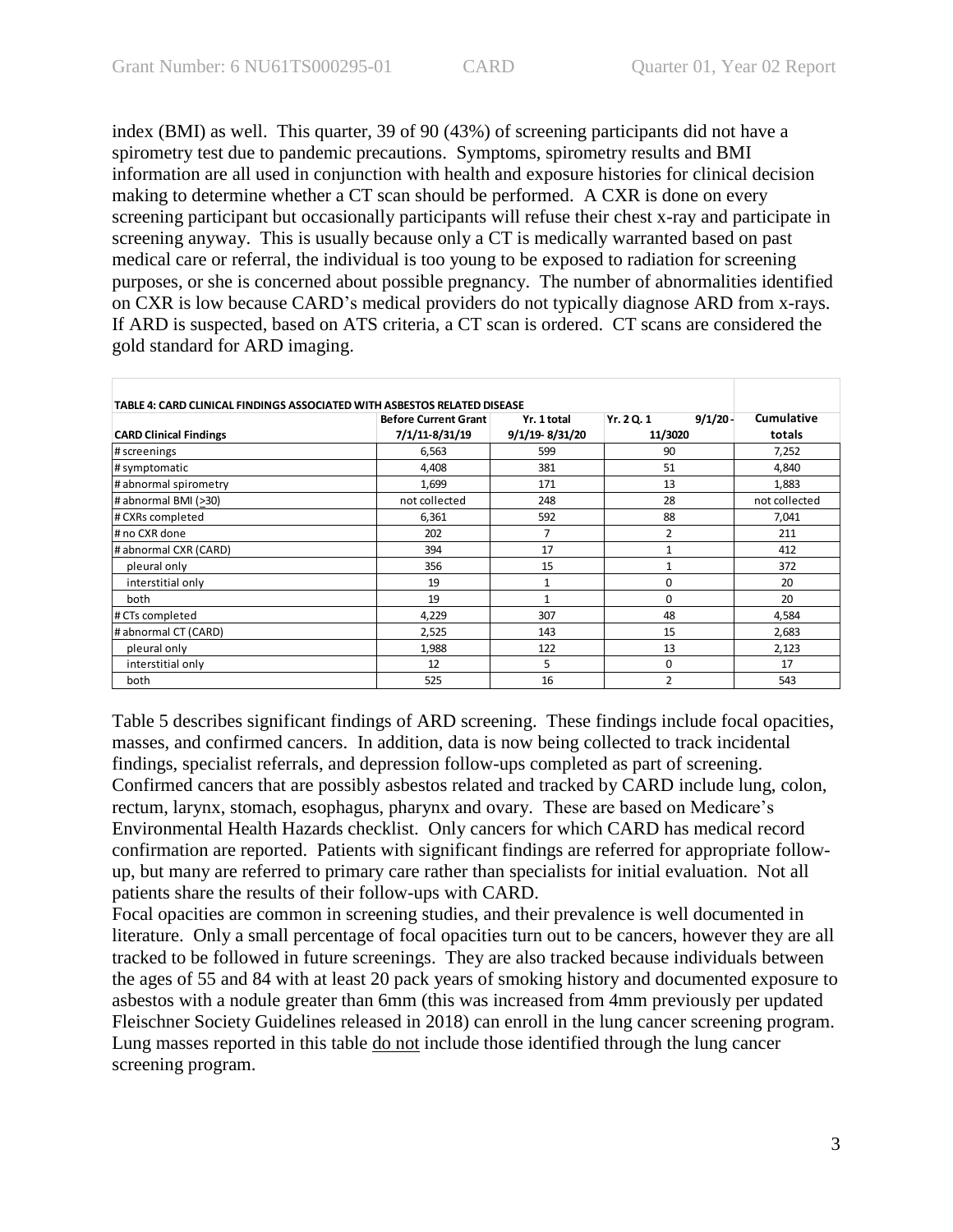One of the questionnaires completed by screening patients includes a depression assessment. If participants' scores are abnormally high, they are referred to the Case Manager for follow-up assessment and possible referral to other community support services.

| TABLE 5: SIGNIFICANT FINDINGS IDENTIFIED THROUGH ARD SCREENING |                             |                |                    |            |
|----------------------------------------------------------------|-----------------------------|----------------|--------------------|------------|
|                                                                | <b>Before Current Grant</b> | Yr. 1 total    | 9/1/20<br>Yr. 20.1 | Cumulative |
| <b>Significant Findings</b>                                    | 7/1/11-8/31/19              | 9/1/19-8/31/20 | 11/3020            | totals     |
| # lung masses                                                  | 57                          |                |                    | 63         |
| # thyroid masses                                               | 22                          |                |                    | 22         |
| # kidney masses                                                | 23                          |                |                    | 23         |
| # breast masses                                                | 19                          |                |                    | 20         |
| # other masses                                                 | 52                          |                |                    | 53         |
| Total # masses identified                                      | 173                         | 8              |                    | 181        |
| #focal opacities                                               | 1,123                       | 159            | 25                 | 1307       |
| # cancers verified possibly asbestos related                   | not collected               | 14             | q                  | 23         |
| # participants w/ incidental findings                          | not collected               | 252            | 43                 | 295        |
| # specialist referrals                                         | not collected               |                |                    | R          |
| # depression follow-ups completed                              | not collected               | 190            | 49                 | 239        |

# **Fecal Occult Blood Testing:**

Fecal occult blood testing (FOBT) is offered to all screening participants between the ages of 50- 75 since asbestos exposure can increase risk of developing colon cancer. If a participant had regularly scheduled colonoscopies or refused participation for another reason, they were not given an FOBT test kit. Thirteen of 30 FOBTs given (43%) in quarter 1 were returned and more completed FOBT tests will likely be returned after the end of the quarter. For those who are given an FOBT but do not return it, a follow-up letter is mailed as a reminder. For those with positive results, a repeat FOBT is offered as well as a referral for further follow-up.

| TABLE 6: FECAL OCCULT BLOOD TESTING FOR EARLY DETECTION OF COLON CANCER |                             |                    |            |        |
|-------------------------------------------------------------------------|-----------------------------|--------------------|------------|--------|
|                                                                         | <b>Before Current Grant</b> | 9/1/20<br>Yr. 20.1 | Cumulative |        |
| <b>Fecal Occult Blood Tests</b>                                         | 7/1/11-8/31/19              | 9/1/19-8/31/20     | 11/3020    | totals |
| #FOBTs given                                                            | 2.223<br>204                |                    | 30         | 2,457  |
| #FOBTs returned                                                         | 846                         | 102                | 13         | 961    |
| # FOBTs abnormal                                                        |                             |                    |            |        |

# **Outside Radiology Reads:**

A reader from a panel of five certified B-readers, including three radiologists, read every image taken through the screening program. Screening CT scans are only distributed to the three radiologists; chest x-rays are distributed to all five B-readers on the panel. Images are distributed by mail to readers in a systematic cyclic process to ensure even workloads. Outside reads typically take 4-7 weeks to be returned, so the number of returned reads reported for each new quarter is usually low. Cumulative end of the grant year totals will reflect all of them even though they were not received during the grant quarter that the participant was screened in.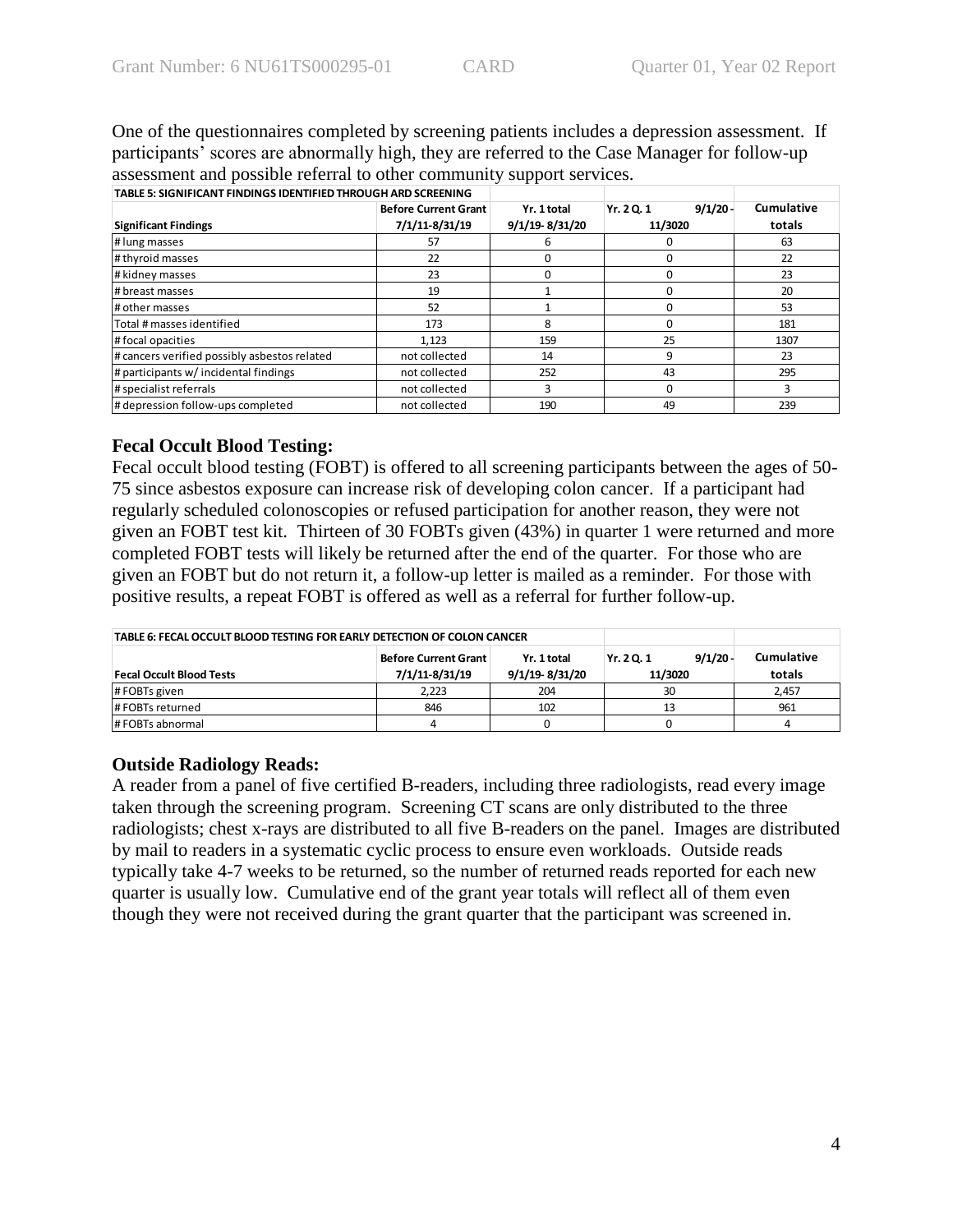| TABLE 7: SINGLE OUTSIDE READ RESULTS BY B-READER (CXR) OR RADIOLOGIST (CT) |                             |                |                      |            |
|----------------------------------------------------------------------------|-----------------------------|----------------|----------------------|------------|
|                                                                            | <b>Before Current Grant</b> | Yr. 1 total    | 9/1/20<br>Yr. 2 Q. 1 | Cumulative |
| <b>Outside Read Findings</b>                                               | 7/1/11-8/31/19              | 9/1/19-8/31/20 | 11/3020              | totals     |
| # CXRs                                                                     | 6,361                       | 592            | 88                   | 7,041      |
| # B reads                                                                  | 6,313                       | 592            | 51                   | 6,956      |
| # B reads abnormal                                                         | 551                         | 32             |                      | 586        |
| Pleural                                                                    | 452                         | 26             |                      | 480        |
| Interstitial                                                               | 73                          | 4              |                      | 78         |
| <b>Both</b>                                                                | 26                          | $\mathcal{P}$  | $\Omega$             | 28         |
| # CTs                                                                      | 4,229                       | 307            | 48                   | 4,584      |
| # Outside CT reads                                                         | 4,163                       | 307            | 31                   | 4,501      |
| # Outside CT reads abnormal                                                | 1,453                       | 56             |                      | 1,514      |
| Pleural only                                                               | 797                         | 17             |                      | 816        |
| Interstitial only                                                          | 370                         | 33             |                      | 405        |
| <b>Both</b>                                                                | 286                         | 6              |                      | 293        |

**Quality control panel readings of radiographs and HRCT scans:**

Twice annually, peer review sessions are held as a quality control measure. During each session, all readers on the panel attend a telephone conference to review image reads with their peers. Prior to each conference call the B-readers each read the same set of 54 chest x-rays, and the radiologists each read the same set of 24 CT scans. Their read results are provided to the panel and any dissention in how the images were read by the groups of readers is discussed. The first peer review session for year 02 will be held in quarter 2.

## **Lung Cancer Screening for High Risk Individuals:**

Early detection of possible asbestos-related cancers through participation in Lung Cancer Screening (LCS) is available to high risk individuals. Participants eligible for the LCS program are between the age of 55-84, have at least 20 pack years of smoking history, and were diagnosed with ARD **or** had Libby asbestos exposure and a nodule greater than 6 mm. A thoracic radiologist experienced in lung cancer detection reads all low-dose CT scans (LDCTs). Lung cancers reported in Table 8 do not include lung cancers identified through the asbestos related disease screening program. 23% of this quarter's lung cancer screening participants were active smokers and they were given brief cessation education and counselling, and offered free one-on-one counselling as well. Each active smoker participating in the program received smoking cessation materials with their lung cancer screening results. For those with normal lung cancer screening results, the participant is typically contacted by CARD staff with results after a medical provider reviews them. A provider visit is scheduled to discuss results if requested by the participant and/or by the CARD medical provider when results warrant it. Every participant is educated about the option of having a provider visit and about the benefits and risks of LDCT screening in a pre-engagement pamphlet sent prior to participation. Results letters are sent to each participant after screening to keep for their records.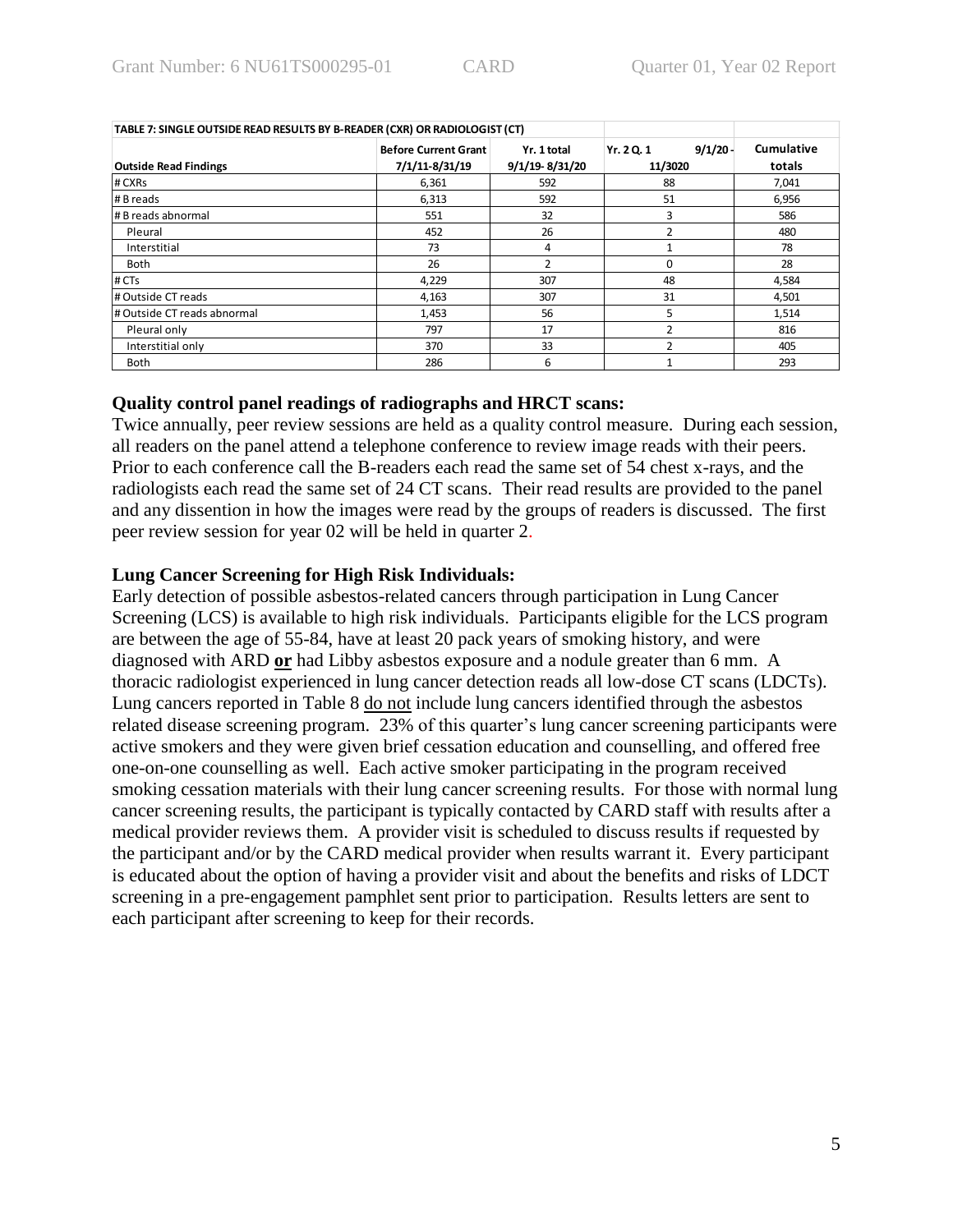| TABLE 8: LUNG CANCER SCREENING OUTCOMES SPECIFICALLY FROM LUNG CANCER SCREENING PROGRAM |                                                                    |                |            |               |  |  |
|-----------------------------------------------------------------------------------------|--------------------------------------------------------------------|----------------|------------|---------------|--|--|
|                                                                                         | 9/1/20<br><b>Before Current Grant</b><br>Yr. 2 Q. 1<br>Yr. 1 total |                | Cumulative |               |  |  |
| <b>Lung Cancer Screening</b>                                                            | 7/1/11-8/31/19                                                     | 9/1/19-8/31/20 | 11/3020    | totals        |  |  |
| # completed LDCTs                                                                       | 3,008                                                              | 524            | 128        | 3,660         |  |  |
| # new LCS participants                                                                  | not collected                                                      | 65             |            | not collected |  |  |
| # of established participants                                                           | not collected                                                      | 449            | 119        | not collected |  |  |
| # less than annual f/u                                                                  | not collected                                                      | 52<br>19       |            | not collected |  |  |
| # referrals                                                                             | not collected                                                      | 12             |            | not collected |  |  |
| # confirmed cancers                                                                     | 29                                                                 |                |            | 35            |  |  |
| # other findings                                                                        | not collected                                                      | ŋ              |            | not collected |  |  |
| # current smokers                                                                       | not collected                                                      | 29<br>114      |            | not collected |  |  |
| # no longer participating                                                               | not collected                                                      | 33             |            | not collected |  |  |

Lung cancer screening is considered most effective when conducted annually so that cancers can be found at the earliest stages and be treated quickly. Table 9 shows the number of lung cancer screening participants using the program over consecutive years. Participants join the program whenever they become eligible and interested, but some drop out due to being diagnosed with lung cancer, dying, moving out of the area, aging out of the program, or being lost to follow-up for some other reason. For those who remain local and eligible to participate in the program, three recall attempts are made annually to encourage ongoing participation.

| TABLE 9: CONSECUTIVE YEARS LUNG CANCER SCREENING                   |     |                               |                                 |                   |
|--------------------------------------------------------------------|-----|-------------------------------|---------------------------------|-------------------|
| <b>Before Current Grant</b><br>7/1/11-8/31/19<br>Consecutive years |     | Yr. 1 total<br>9/1/19 8/31/20 | 9/1/20<br>Yr. 2 Q. 1<br>11/3020 | Cumulative totals |
| <b>Established LDCT participants</b>                               | 478 | 445                           | 119                             | 1042              |
| Participated 2-4 consecutive years                                 | 283 | 238                           | 56                              | 577               |
| Participated 5-8 consecutive years                                 | 141 | 161                           | 50                              | 352               |
| Rescreened but not consecutive years                               | 54  | 46                            | 13                              | 113               |

# **ANA screening:**

A screening blood test for antinuclear antibodies (ANA) has been added to the ARD screening program for this grant. The test is offered to all ARD screening participants based on research that has shown a relationship between Libby asbestos exposure and autoimmune disease. Table 10 summarizes ANA test results. Those with positive results are educated and if medically warranted brought in for an additional provider visit and/or referred for follow-up. Results are also sent to Dr. Jean Pfau quarterly for review and interpretation.

| <b>TABLE 10: ANA Results</b> | ∣ Before Current Grant ∣<br>7/1/11-8/31/19 | Yr. 1 total<br>9/1/19-8/31/20 | Yr. 20.1<br>11/3020 | 9/1/20 | Cumulative totals |
|------------------------------|--------------------------------------------|-------------------------------|---------------------|--------|-------------------|
| # ANA tests completed        | not collected                              | 424                           |                     |        | not collected     |
| # Abnormal ANA               | not collected                              | 93                            | 16                  |        | not collected     |
| # Abnormal ANA requiring f/u | not collected                              | 23                            |                     |        | not collected     |

# **ANA interpretation by Dr. Pfau:**

This quarter's screening group continues with trends reported previously for Libby, by presenting with a high frequency of positive ANA tests and of autoimmune diagnoses. However, this group had seven reported cases of RA, only one case of lupus, no sarcoidosis, and no scleroderma, which were the diseases with significant increases in prevalence in Libby compared to expected (Diegel, R., 2018). There were more cases of autoimmune diseases that are not characterized by having positive ANA tests, so ANA testing would not assist with screening for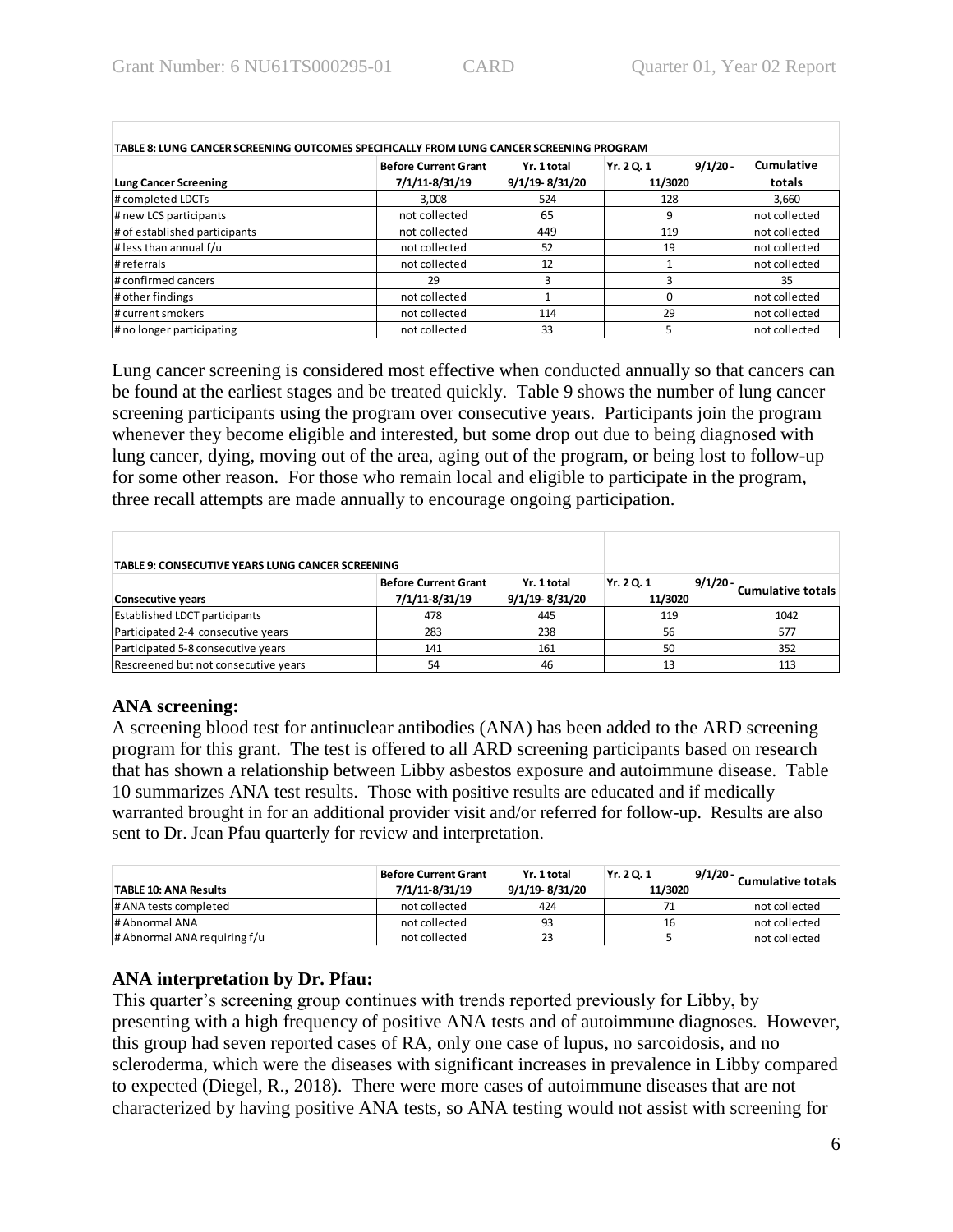those diseases. This screening group has a very high frequency of autoimmune symptoms (58%), suggesting a continuing concern about undiagnosed autoimmune conditions that do not meet diagnostic criteria, but that fit the diffuse characteristics of the autoimmune conditions seen in populations exposed to Libby Asbestiform Amphiboles (LAA) (Diegel R., 2018).

In this group, a negative ANA test was not significantly associated with likelihood of a negative CT test, contrary to what we hypothesized from our previous work (Pfau, J., et al., 2019). There was no significant association between a positive ANA test with a positive CT scan. However, these data are preliminary, with very small numbers of patients. The data will be further evaluated in the future when more of the CT scans are completed.

#### References

*Brady, D.M. 2016. Fibromyalgia Misdiagnosis: What else could it be? Integrative Practitioner https://www.integrativepractitioner.com/practice-management/news/fibromyalgia-misdiagnosiswhat-else-could-it-be*

*Diegel, R., B. Black, J.C. Pfau, T. McNew, C. Noonan, R. Flores. 2019. Case series: Rheumatological manifestations attributed to exposure to Libby Asbestiform Amphiboles. Jrnl Tox Env Health, Part A 81(15):734-747.*

*Pfau, J.C., T. McNew, K. Hanley, L. Swan, B. Black. 2019. Autoimmune markers for progression of Libby amphibole lamellar pleural thickening. Inhal Tox 31(11-12):409-419.*

*Pfau, J.C., K. Serve, L. Woods, C. Noonan. 2016. Asbestos Exposure and Autoimmunity. Chapter 10 in Biological Effects of Fibrous and Particulate Substances, T. Otsuki, Editor. Springer Japan. P. 181 – 194.*

## **Smoking Cessation:**

Smoking cessation continues to be extremely important for patient health maintenance and the screening program goals. Respiratory therapists and spirometry techs provide brief counseling to all identified smokers upon review of their tobacco use history questionnaire. Past quit attempts and current interest in quitting are explored. If interested, educational material is given and referral is made to CARD's Case Manager who is trained as a tobacco treatment specialist. Medical providers also educate about the importance of smoking cessation and refer to the Case Manager for free cessation counseling when patients express genuine interest in pursuing cessation. The Case Manager provides education and resources such as CARD's smoking cessation booklet and Montana Quit Line information (counseling, follow up calls and cessation medications at low or no cost). Smoking cessation information is placed in the waiting room and all patient care rooms as well. Community education about smoking prevention and cessation has been added to this table. During this quarter 175 community members were educated at the Farmers Markets and also at the Harvest Festival.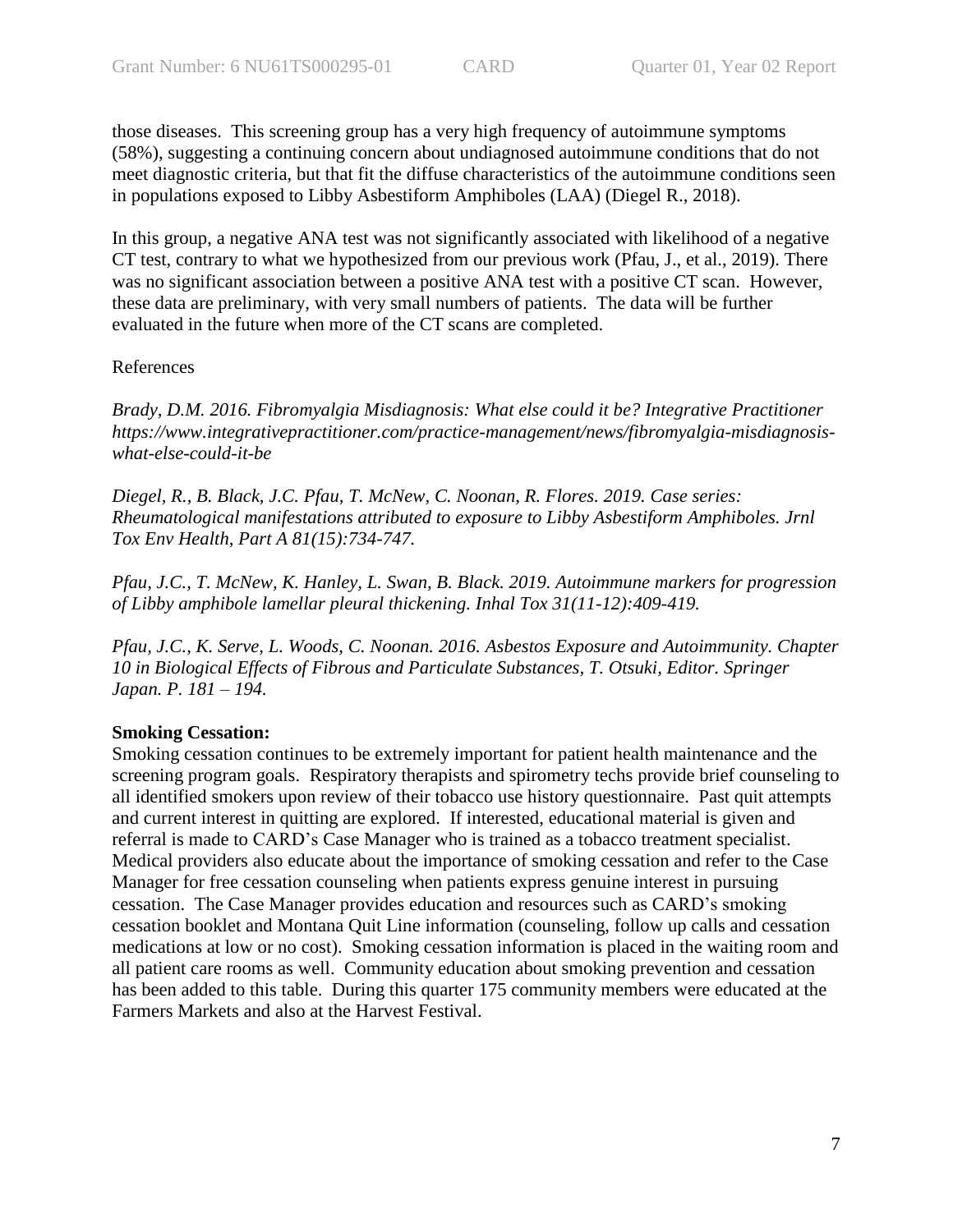| <b>TABLE 11: SMOKING CESSATION OUTCOMES AND OURTREACH ACTIVITIES</b> |                                                   |                               |                                  |               |  |
|----------------------------------------------------------------------|---------------------------------------------------|-------------------------------|----------------------------------|---------------|--|
|                                                                      | <b>Before Current</b><br>Grant 7/1/11-<br>8/31/19 | Yr. 1 total<br>9/1/19-8/31/20 | Yr. 2 Q. 1<br>$9/1/20 - 11/3020$ | Cumulative    |  |
| <b>Smoking Cessation</b>                                             |                                                   |                               |                                  | totals        |  |
| # of screeners who smoked                                            | 706                                               | 98                            | 19                               | 823           |  |
| # who quite since last screening                                     |                                                   |                               |                                  |               |  |
| appointment                                                          | 50                                                | 8                             | 1                                | 59            |  |
| # brief cessation ed by medical staff                                | 395                                               | 77                            | 9                                | 481           |  |
| # booklets mailed                                                    |                                                   | 32                            | 11                               | not collected |  |
| regionally/nationally                                                | not collected                                     |                               |                                  |               |  |
| # booklets given in clinc/local                                      | not collected                                     | 154                           | 46                               | not collected |  |
| # individual follow up smoking                                       |                                                   |                               | 9                                |               |  |
| cessation sessions                                                   | not collected                                     | 64                            |                                  | not collected |  |
| # engaged in ongoing counseling                                      | 47                                                | 17                            | 4                                | 68            |  |
| community members educated re:                                       |                                                   |                               |                                  | not collected |  |
| smoking cessation/prevention                                         | not collected                                     | 523                           | 175                              |               |  |

# **Goal 2: Conduct Nationwide Outreach to Raise Awareness** (of screening and certain Medicare benefits) **and Goal 3: Provide Nationwide Health Education (**to detect, prevent, and

treat environmental health conditions)

Outreach and education go hand in hand. The goals of providing outreach and education, about asbestos health and lung cancer screening, risk factors, asbestos related disease, health management, and certain Medicare benefits are often approached as one combined goal. Quality control processes are in place as all CARD employees involved in outreach and education work very closely with the screening Project Director and, as appropriate, the Medical Providers, to develop and conduct screening outreach and educational activities. All final printed materials and community engagement activities are approved by the Project Director. CARD's physicians review and approve all technical and medical educational materials for professional audiences. Three main outreach and education target audiences include current and potential screening participants, members of the general public who could encounter Zonolite attic insulation or other environmental health hazards, and medical professionals. Each screening participant receives a patient education book along with in-person education by CARD staff, and all smokers are offered free smoking cessation services by CARD's Case Manager. In addition, anyone diagnosed with ARD receives benefits education about Medicare benefits and the Medicare Pilot Program for Asbestos Related Disease (MPPARD).

# **Outreach Efficacy for Enrollment in Certain Medicare Benefits for ARD:**

A detailed goal of the grant is to increase awareness about Medicare benefits available for individuals diagnosed with ARD resulting from Libby asbestos exposure. Traditional Medicare becomes available after ARD diagnosis as a result of Libby asbestos exposure regardless of the individual's age or disability status. Receipt of Medicare is facilitated by placing an EHH (Environmental Health Hazard) designation on an individual's Medicare status if they are diagnosed with Libby ARD. The MPPARD is also available for EHH Medicare patients who live in the program's designated geographic area (The counties of Lincoln, Flathead, Glacier, Lake, Sanders, Mineral, and Missoula in Montana; Benewah, Bonner, Boundary, Clearwater,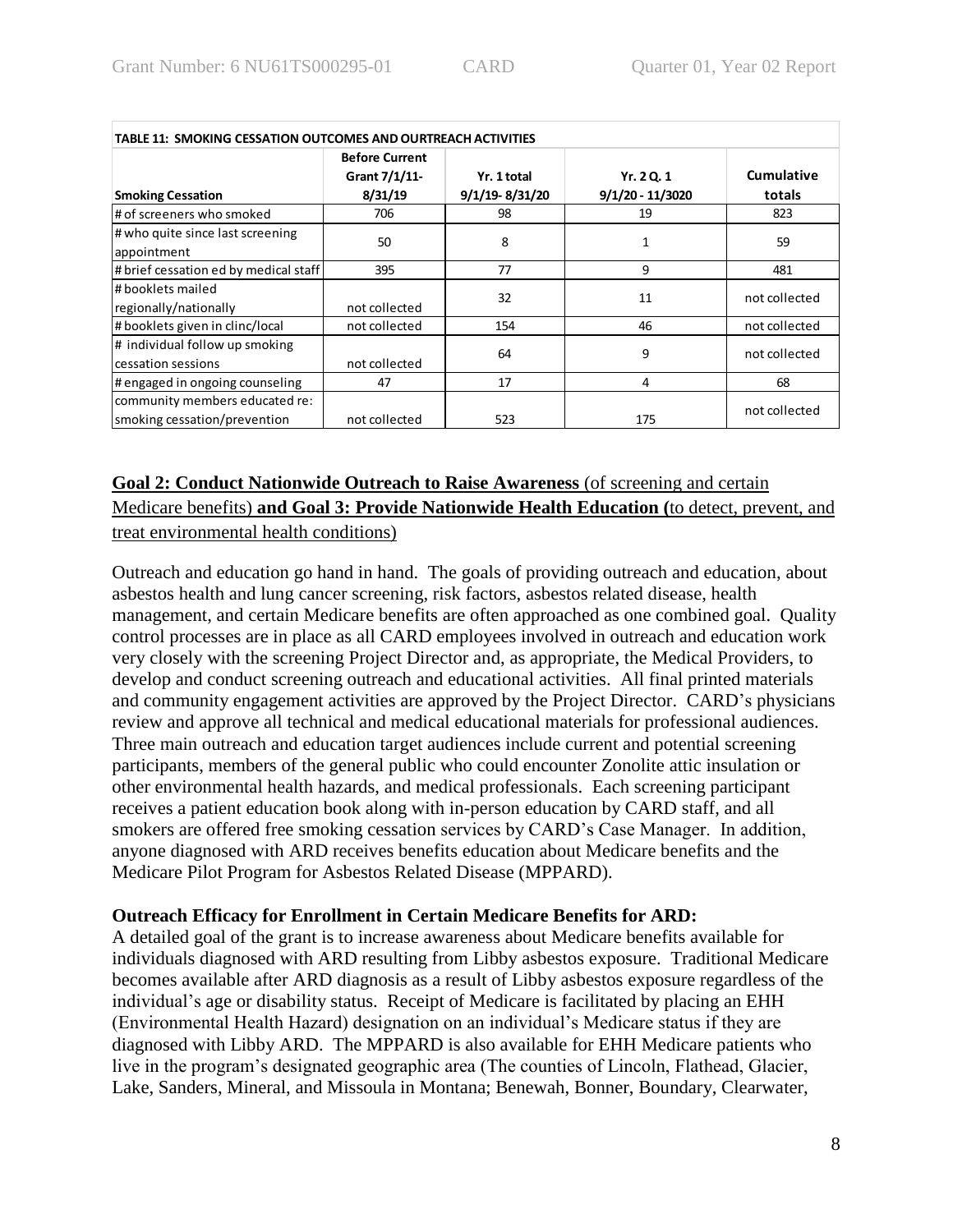Kootenai, Latah, and Shoshone in Idaho; and Ferry, Lincoln, Ponderay, Spokane, Stevens and Whitman in Washington.)

The numbers reported below in Table 12 are not all screening participants as some had a diagnosis of ARD resulting from Libby asbestos exposure prior to implementation of the current and prior screening grants. The number of people over 65 is low because they already have Medicare and only need an EHH if they are eligible for and interested in the MPPARD.

| TABLE 12: ENVIRONMENTAL HEALTH HAZARD (EHH) DESIGNATION AND ELIGIBILITY FOR BENEFITS |                                                   |                                   |                                  |                             |  |  |
|--------------------------------------------------------------------------------------|---------------------------------------------------|-----------------------------------|----------------------------------|-----------------------------|--|--|
| <b>Certain Medicare Benefits</b>                                                     | <b>Before Current</b><br>Grant 7/1/11-<br>8/31/19 | Yr. 1 total<br>$9/1/19 - 8/31/20$ | Yr. 2 Q. 1<br>$9/1/20 - 11/3020$ | <b>Cumulative</b><br>totals |  |  |
| # of EHHs completed                                                                  | 3,263                                             | 118                               | 18                               | 3,399                       |  |  |
| # of EHHs for people over 65                                                         | 1,101                                             | 39                                |                                  | 1.147                       |  |  |
| # of EHHs for people under 65                                                        | 2,162                                             | 71                                | 11                               | 2.244                       |  |  |
| # who have improved access to<br>medical care for chronic conditions                 | 716                                               | 34                                | 5                                | 755                         |  |  |

Table 13 reports use of MPPARD benefits. The categories reported in the table were updated during the last year of the prior grant to reflect the most accurate numbers available to CARD. After an individual is diagnosed through the screening program, the process to get on the MPPARD takes two months. Table 13 also includes the number of individuals who have improved access to medical care for chronic conditions. This means they are under age 65, have signed up for Medicare via EHH, and they have a chronic condition that needs ongoing medical monitoring. The chronic conditions included are rheumatoid arthritis, lupus, chronic obstructive pulmonary disease (COPD), congestive heart failure (CHF), pacemaker, intraventricular cardiac defibrillator (CD), hypertension, and diabetes. In addition to the numbers reported in the table below, during this quarter, 242 MPPARD beneficiaries completed health exams related to annual and ongoing disease monitoring.

| <b>Table 13: UTILIZATION OF PILOT BENEFITS</b>                             |                                                   |                               |                                |                      |  |
|----------------------------------------------------------------------------|---------------------------------------------------|-------------------------------|--------------------------------|----------------------|--|
| <b>Pilot Benefit Utilization</b>                                           | <b>Before Current</b><br>Grant 7/1/11-<br>8/31/19 | Yr. 1 total<br>9/1/19-8/31/20 | Yr. 20.1<br>$9/1/20 - 11/3020$ | Cumulative<br>totals |  |
| # enrolled in Medicare Pilot                                               | 1,728                                             | 50                            | 10                             | 1,788                |  |
| # screening participants enrolled in<br>Pilot after diagnosis              | 672                                               | 5                             | 0                              | 677                  |  |
| # of paid Pilot claims                                                     | not collected                                     | 7,658                         | 2,005                          | not collected        |  |
| # Pilot related encounters (face to<br>face, email, phone call, education) | not collected                                     | 1,007                         | 137                            | not collected        |  |
| # Pilot approved service<br>authorizations processed                       | not collected                                     | 750                           | 158                            | not collected        |  |
| # community Pilot education                                                | not collected                                     | 95                            | 175                            | not collected        |  |

# **Why Are Individuals Being Screened?**

CARD tracks why individuals are being screened to better understand and meet the needs of new and potential screening participants. This facilitates our efforts to continue reaching potential participants who aren't aware of the free screening program. The information also helps CARD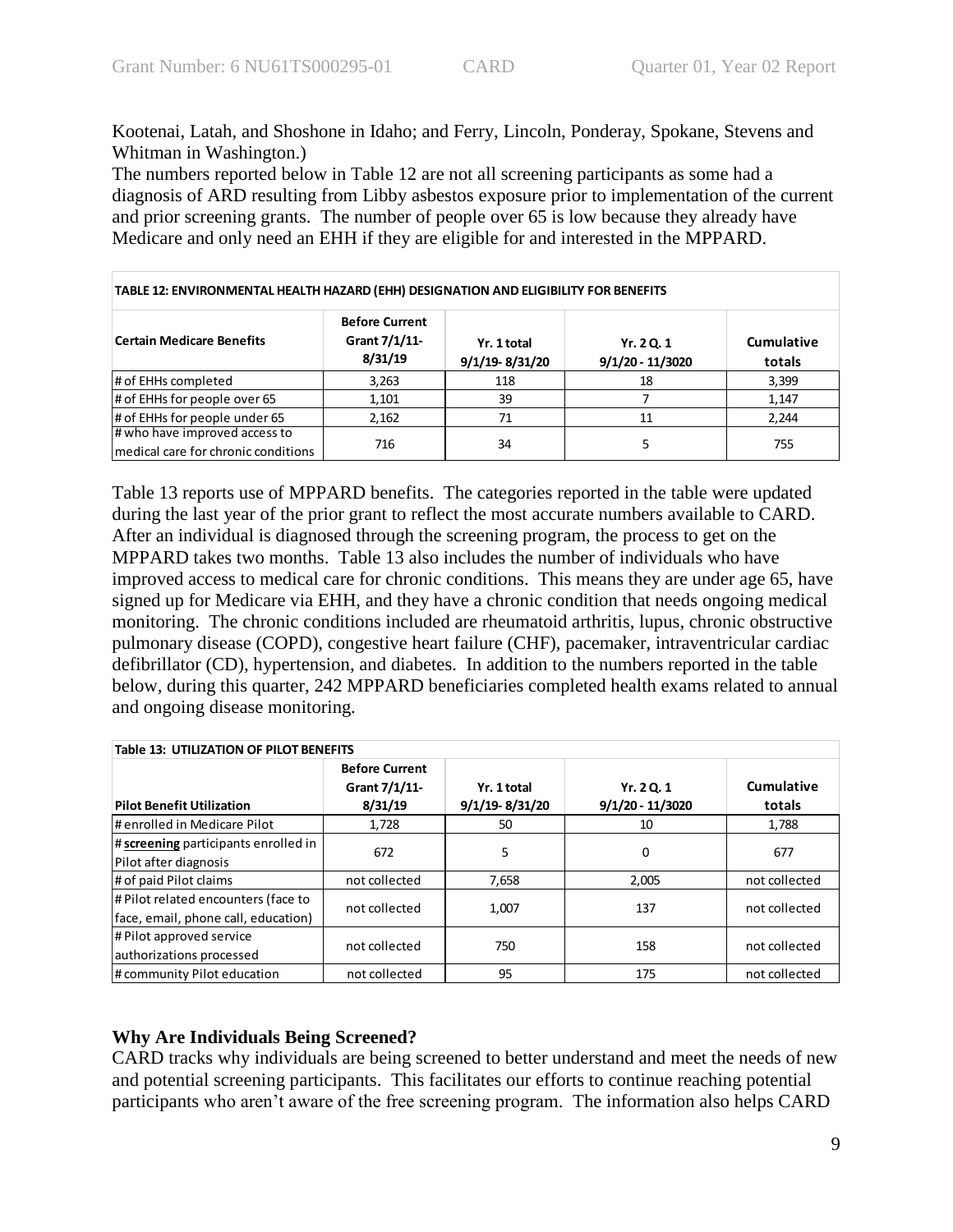| TABLE 14: WHY ARE YOU BEING SCREENED? |                                               |             |                                                     |                             |
|---------------------------------------|-----------------------------------------------|-------------|-----------------------------------------------------|-----------------------------|
|                                       | <b>Before Current Grant</b><br>7/1/11-8/31/19 | Yr. 1 total | Yr. 2 Q. 1<br>$9/1/19 - 8/31/20$ $9/1/20 - 11/3020$ | <b>Cumulative</b><br>totals |
| # answered the question               | 3,150                                         | 409         | 77                                                  | 3,636                       |
| # LDS                                 | 643                                           | 97          | 23                                                  | 763                         |
| # in clinic                           | 2,507                                         | 369         | 54                                                  | 2,930                       |
| Medical concerns                      | 1,382                                         | 98          | 11                                                  | 1,491                       |
| Family member diagnosed               | 739                                           | 91          | 9                                                   | 839                         |
| Access to Benefits                    | 268                                           | 19          | $\mathfrak z$                                       | 289                         |
| Support research                      | 316                                           | 20          | $\mathfrak z$                                       | 338                         |
| Legal reasons                         | 54                                            | 7           | 0                                                   | 61                          |
| Screening purposes/multiple           | 280                                           | 170         | 51                                                  | 501                         |
| <b>Employer Requested Screening</b>   | 111                                           |             | 2                                                   | 114                         |

develop effective outreach materials and to focus educational efforts on areas of interest to potential and current screening participants.

## **Outreach Effectiveness Measure:**

When individuals engage in screening, they are asked the multiple choice question, "How did you hear about the CARD screening program?" to help CARD measure the effectiveness of outreach activities. Answers are reported in table 15 with in-clinic and long distance identified separately as outreach efforts for those two populations are different. Results are reviewed by the Project Director, and our contracted marketing firm, Brand It, to determine most effective methods and where to focus efforts moving forward.

| TABLE 15: HOW DID YOU HEAR ABOUT THE CARD SCREENING PROGRAM?            |                                               |             |                                                     |                             |  |  |
|-------------------------------------------------------------------------|-----------------------------------------------|-------------|-----------------------------------------------------|-----------------------------|--|--|
| How did you hear about screening?<br>(IC= in clinic, LD= long distance) | <b>Before Current Grant</b><br>7/1/11-8/31/19 | Yr. 1 total | Yr. 2 Q. 1<br>$9/1/19 - 8/31/20$ $9/1/20 - 11/3020$ | <b>Cumulative</b><br>totals |  |  |
| IIC- # who answered                                                     | 3,213                                         | 315         | 54                                                  | 3,582                       |  |  |
| IC-traditional advertising (radio,<br>TV, newspaper)                    | 1,548                                         | 149         | 14                                                  | 1,711                       |  |  |
| IC-website/social media                                                 | 0                                             | 36          | 16                                                  | 52                          |  |  |
| IC-Community networking<br>(parades, local events)                      | 1,329                                         | 123         | 24                                                  | 1,476                       |  |  |
| LD-#who answered                                                        | 600                                           | 97          | 23                                                  | 720                         |  |  |
| LD-traditional advertising (radio,<br>TV, newspaper)                    | 244                                           | 27          | 2                                                   | 273                         |  |  |
| LD- website/social media                                                | 44                                            | 29          | 4                                                   | 77                          |  |  |
| LD-Community networking<br>(events, word of mouth)                      | 312                                           | 41          | 17                                                  | 370                         |  |  |

# **Screening Satisfaction:**

To provide the best possible customer service, during this quarter, CARD implemented screening satisfaction surveys which were mailed out to all program participants and also made available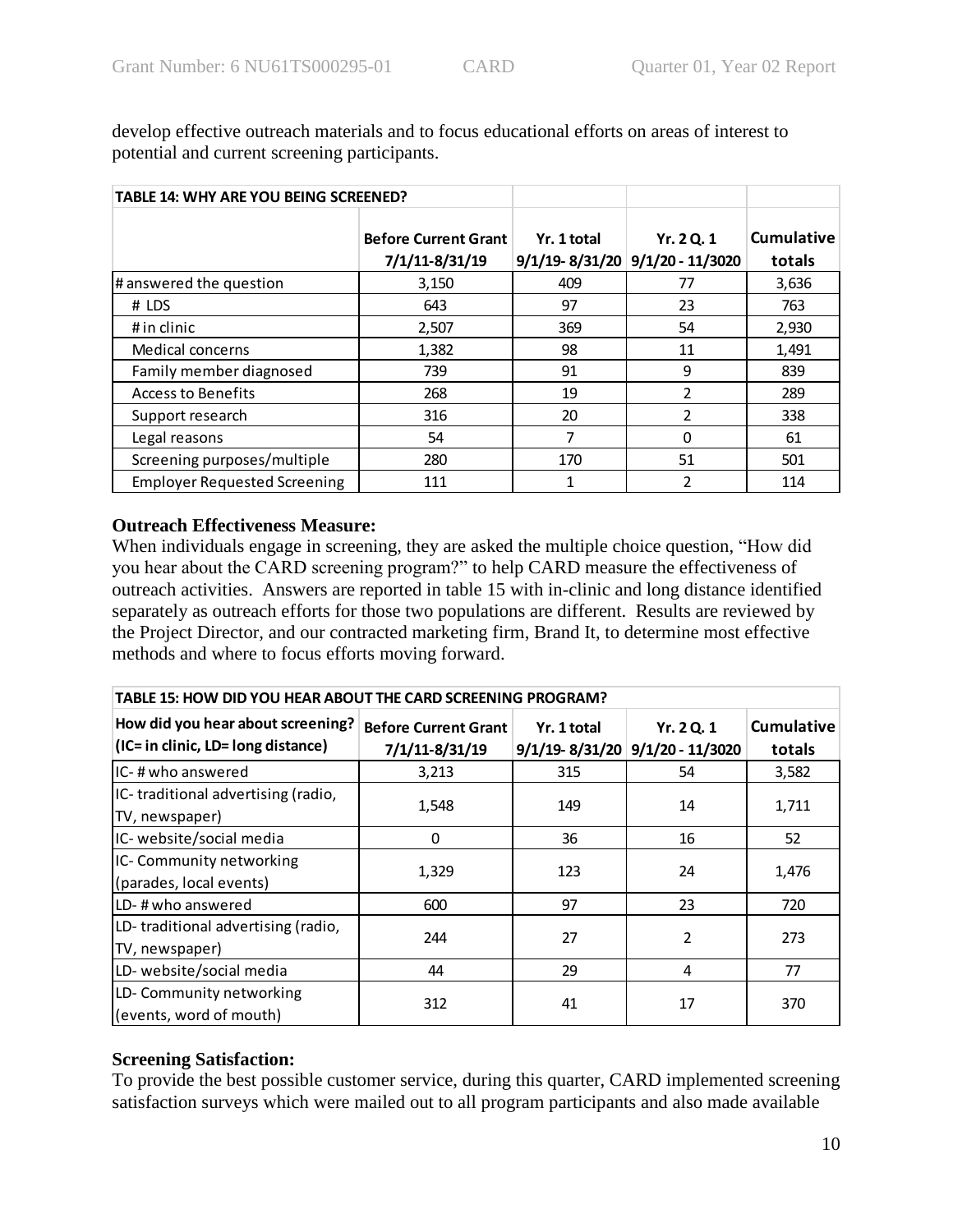on our website. Twenty-two percent of the surveys sent were returned, and the vast majority provided very positive feedback. The surveys ask about program participants' experiences overall, and about their interactions with CARD's staff. Results can remain anonymous or respondents can choose to identify themselves. This quarter, one respondent complained of a long wait which was addressed with staff. Direct follow-up with the respondent was not possible because they returned the survey anonymously.

| <b>TABLE 16: SCREENING SATISFACTION SURVEY RESULTS</b> |                                      |  |  |  |
|--------------------------------------------------------|--------------------------------------|--|--|--|
|                                                        | Yr. 2 Q. 1<br>(19/1/20 - 11/3020   1 |  |  |  |
| # surveys sent                                         | 90                                   |  |  |  |
| # surveys returned                                     | 20                                   |  |  |  |
| overall: excellent                                     | 15                                   |  |  |  |
| overall: good or very good                             | 4                                    |  |  |  |
| overall: fair or poor                                  | 1                                    |  |  |  |
| staff: excellent                                       | 14                                   |  |  |  |
| staff: good or very good                               | 6                                    |  |  |  |
| staff: fair or poor                                    |                                      |  |  |  |

## **Targeted Outreach and education- Local and regional/national:**

Many residents of the local area have still not participated in screening, and others have only been screened once a number of years ago. For this reason, recruitment continues locally, and education as well as community outreach are extremely important. Ongoing education to locals helps remind them about the free screening program, reinforces the importance of rescreening, and corrects any misinformation that takes hold through social media or community conversations. Maintaining and improving relationships with local businesses and tourism efforts are also very important to counter a deep-rooted community concern that Libby's asbestos legacy hurts the local economy and deters tourism. CARD works to be a positive force in the community supporting local causes and participating in community events as much as possible, especially educationally. The local area is considered the communities of Libby, Troy, Eureka, Yaak, Kila, Marion, Bull Lake, Trout Creek, Thompson Falls and Noxon.

Table 17 details local outreach and education efforts which have been reduced significantly due to cancellations related to the pandemic. The four local events sponsored during quarter 1 included Our Kids Christmas toy giveaway, Kiwanis's Koats for Kids program, Libby Loggers booster club, and the Kootenai Harvest Festival. Community meetings attended included Rotary, Kiwanis, Lincoln County Health Alliance, Communities that Care, and a pilot program educational session at Cabinet Peaks Medical Center.

In addition, every other week a booth was setup at the local Farmer's Market until it ended for the season in mid-October. Each time, screening applications and outreach items were given away at the market and approximately 30-40 people visited the booth. All season entries for a drawing were accepted and the drawing was done live on Facebook after the market season ended to increase interest and attention to CARD's booth and important messages. The drawing winner received a pair of noise cancelling headphones.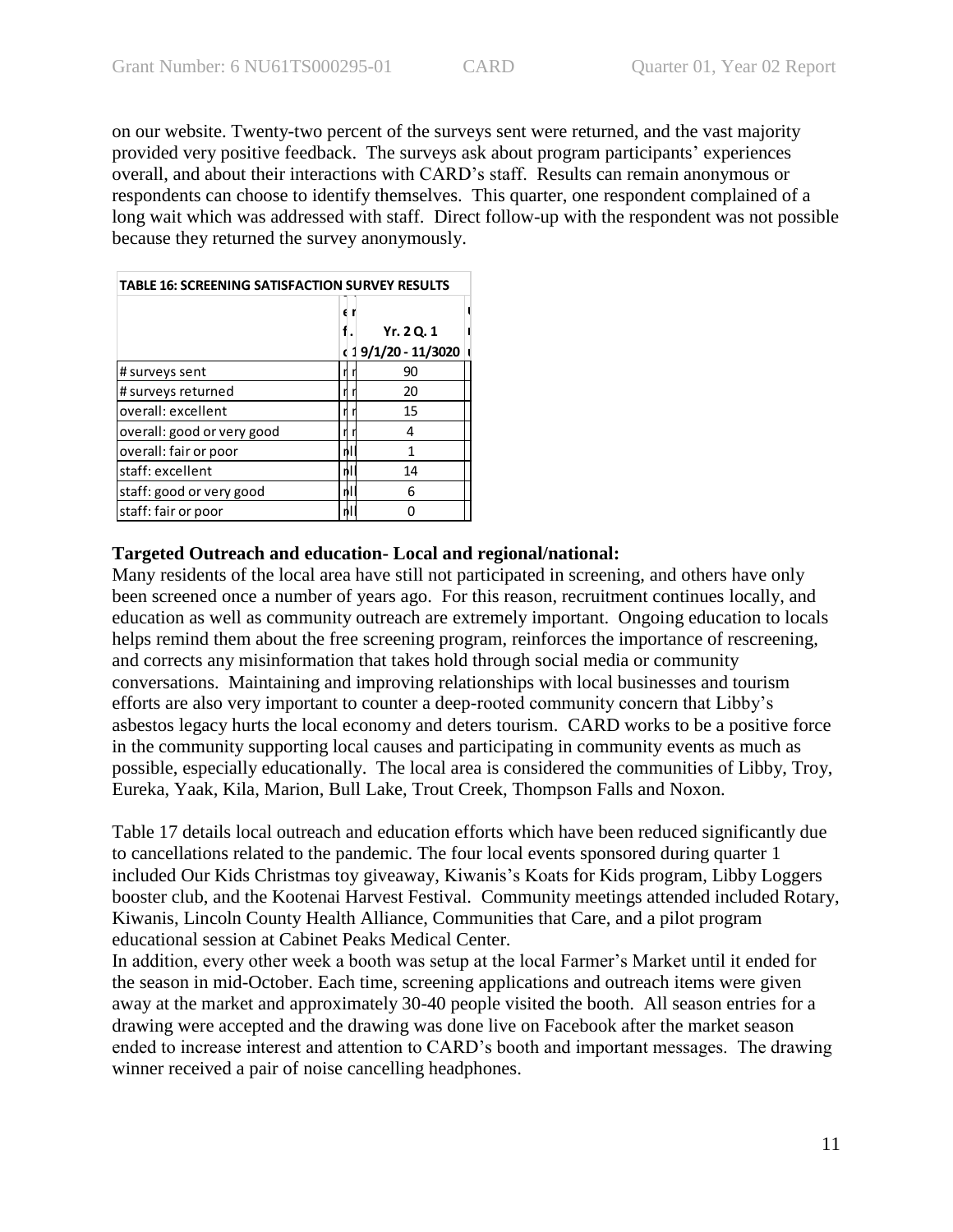Another local outreach and education effort not accounted for in the table is giving away masks and hand sanitizers with CARD's screening logo to local clubs, teams, businesses, motels and more. Included with all give away items was a pamphlet about CARD Screening. Google AdWords was used to provide outreach and education electronically. An impression is counted each time our ad is shown on a search result page. Clicks are counted when our ad is clicked on. Website visits include all traffic that is coming into the website. Patient education website visits are the total web visits to all web pages that contain patient education information. Provider education is the same but with provider education information.

| TABLE 17: TARGETED OUTREACH AND EDUCATION- LOCAL (Lincoln County) |                             |                |                    |               |
|-------------------------------------------------------------------|-----------------------------|----------------|--------------------|---------------|
|                                                                   | <b>Before Current Grant</b> | Yr. 1 total    | Yr. 20.1           | Cumulative    |
| Method                                                            | 7/1/11-8/31/19              | 9/1/19-8/31/20 | $9/1/20 - 11/3020$ | totals        |
| Local newspaper ads                                               | 598                         | 157            | 50                 | 805           |
| Education article in newspapers                                   | 47                          | 12             | 3                  | 62            |
| <b>Health Link and Health Resource</b><br>Guide                   | 10                          | 2              | 0                  | 12            |
| Radio ads                                                         | 9,500                       | 4,661          | 262                |               |
| TV ads                                                            | 8,236                       | 422            | $\Omega$           | 8,658         |
| Educational brochures given<br>(screening, LCS, CARD)             | 443                         | 298            | 146                | 887           |
| <b>Patient Education booklets</b>                                 | 3,452                       | 310            | 43                 | 3,805         |
| Parades                                                           | 36                          | $\overline{2}$ | 0                  | 38            |
| Community events sponsored                                        | 140                         | 45             | 4                  | 189           |
| Commmunity meetings                                               | 218                         | 77             | 22                 | 317           |
| Google AdWords Impressions                                        | not collected               | 10,951         | 4,385              | not collected |
| Google AdWords Clicks                                             | not collected               | 771            | 588                | not collected |
| Website visits                                                    | not collected               | 1,705          | 716                | not collected |
| Website visits to patient<br>education pages                      | not collected               | 624            | 142                | not collected |
| community presentations/events<br>attended                        | 76                          | 17             | 7                  | 100           |
| website visits to provider<br>education pages                     | not collected               | 207            | 87                 | not collected |
| newsletters sent locally                                          | not collected               | 8,143          | 4,630              | not collected |

Table 18 details regional and national outreach and education efforts. YouTube channel numbers are a count of how many times our videos were viewed.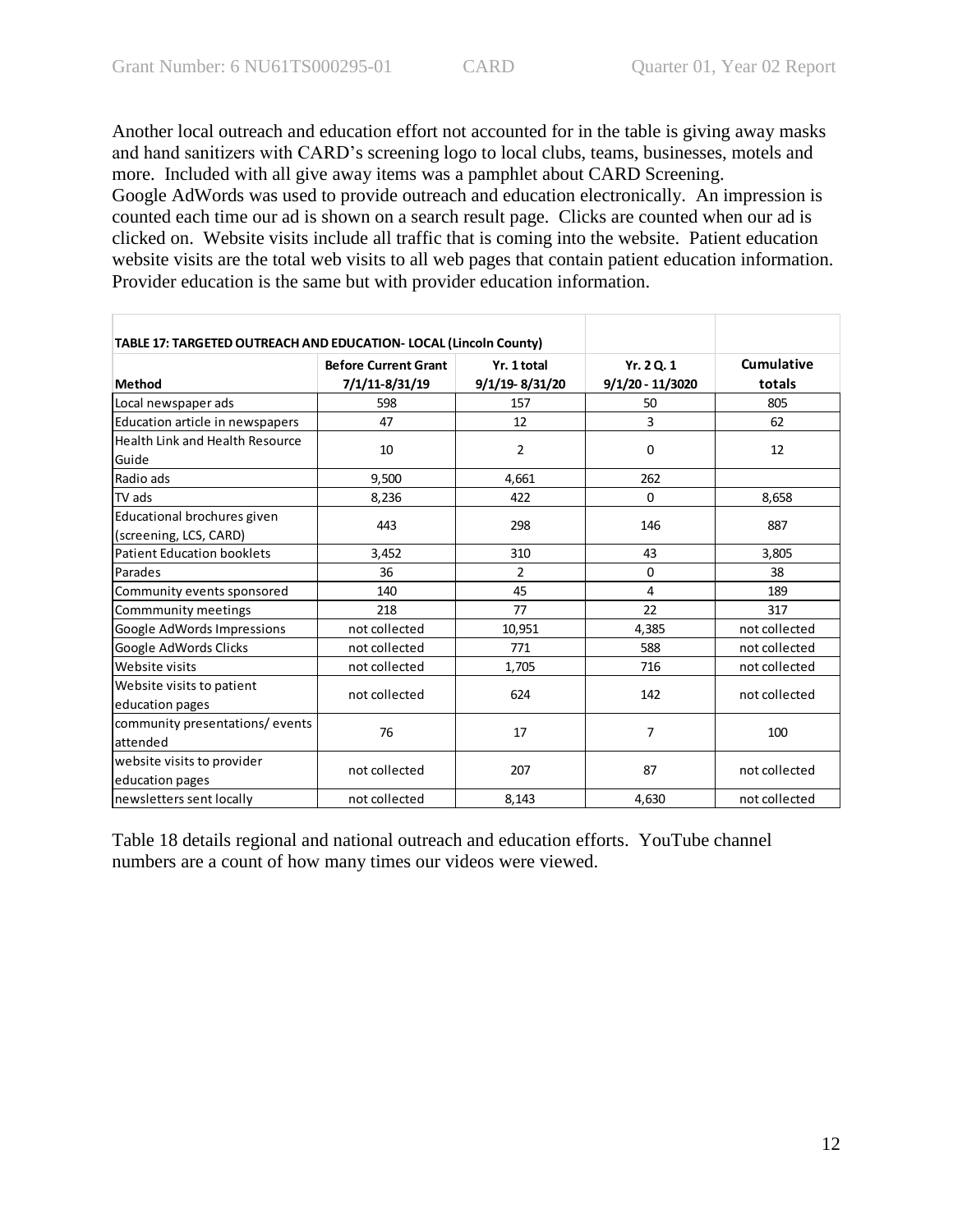| TABLE 18: TARGETED OUTREACH AND EDUCATION- REGIONAL & NATIONAL |                             |                    |                    |                          |
|----------------------------------------------------------------|-----------------------------|--------------------|--------------------|--------------------------|
|                                                                | <b>Before Current Grant</b> | Yr. 1 Total        | Yr. 2 Q. 1         |                          |
| <b>Method</b>                                                  | 7/1/11-8/31/19              | $9/1/19 - 8/31/20$ | $9/1/20 - 11/3020$ | <b>Cumulative totals</b> |
| Newspaper-outreach                                             | 76                          | 68                 | 22                 | 166                      |
| Radio ads -outreach                                            | 10,242                      | 755                | $\Omega$           | 10,997                   |
| TV ads -outreach                                               | 8,236                       | 21,888             | 8,748              | 38,872                   |
| Website -outreach                                              | not collected               | 17,299             | 5,533              | not collected            |
| Website -patient education                                     | not collected               | 2,411              | 584                | not collected            |
| Website-provider education                                     | not collected               | 744                | 243                | not collected            |
| Google AdWords Impressions-<br>outreach                        | not collected               | 53,850             | 9,156              | not collected            |
| Google AdWords Clicks-outreach                                 | not collected               | 3,165              | 1,662              | not collected            |
| Educational brochures given<br>(screening, tobacco, LDS)       | not collected               | 119                | 0                  | not collected            |
| YouTube Channel                                                | 14,100                      | 2,822              | 855                | 17,777                   |
| Patient Education booklets -<br>education                      | 3,298                       | 277                | 47                 | 3,622                    |
| Lung cancer screening brochures -<br>education                 | 180                         | 64                 | 32                 | 276                      |
| Health promotion events<br>sponsored -outreach                 | 36                          | 5                  | 0                  | 41                       |
| Newsletters sent                                               | not collected               | 7,434              | 3,401              | not collected            |

# **Targeted Outreach/Education to healthcare professionals**

Raising awareness about Libby asbestos within the medical community is important to help facilitate referrals and coordinate care. Provider education packets are sent to primary care providers of screening participants with their screening results. Mailings to healthcare professionals this quarter included letters sent to specific providers with shared patients regarding the patients' specific needs related to findings during their CARD appointments. Twelve new providers were added to CARD's mailing list this quarter, and in total, CARD newsletters were sent to 839 healthcare professionals. Tracy McNew presented virtually at American Public Health Association's annual conference, and also as a guest at University of Montana's Public Health Seminar Series in a session titled Libby, Montana: an environmental public health emergency. The session was held on Sept. 21 and approximate 35 people were in attendance via Zoom. CARD was also represented at the annual CHEST conference held virtually. Unfortunately, a presentation was planned for CHEST but it was not given due to the clinic's COVID closure and personal health issues. Montana Nonprofit Association's virtual conference, and the Quantitative Imaging Workshop XVII held virtually from October 28-30 hosted by the Prevent Cancer foundation were also attended by CARD representatives. Participating in these events allows for networking opportunities and discussions about the CARD Screening program as well as keeping staff members up to date. Healthcare professionals were also reached specifically by Dr. Black through patient referrals and through planning efforts for the upcoming Big Sky Pulmonary conference at which Dr. Lee will be presenting in the spring. Dr. Black was asked to write an Oxford Bibliography entry for vermiculite which was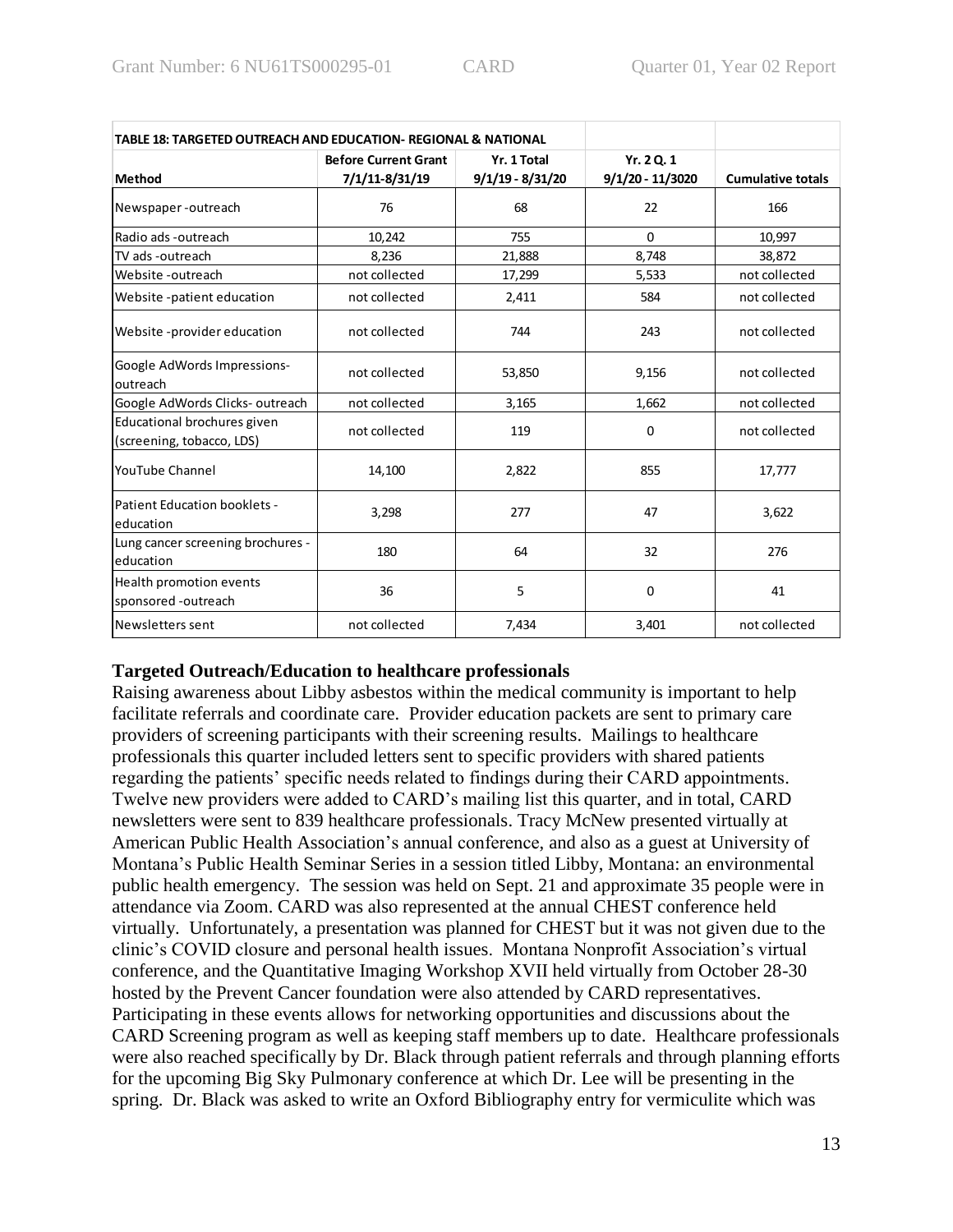submitted for peer review during this quarter. Once published, this will become an ongoing web-based reference available to healthcare professionals and others interested in learning more about the topic.

| <b>TABLE 19: TARGETED OUTREACH TO- HEALTHCARE PROFESSIONALS</b> |                             |                                   |                              |                          |
|-----------------------------------------------------------------|-----------------------------|-----------------------------------|------------------------------|--------------------------|
| Method                                                          | <b>Before Current Grant</b> | Yr. 1 Total<br>$9/1/19 - 8/31/20$ | Yr. 20.1<br>9/1/20 - 11/3020 | <b>Cumulative totals</b> |
| Website -provider education                                     | not collected               | 744                               | 243                          | not collected            |
| <b>Mailings</b>                                                 | not collected               | 121                               | 20                           | not collected            |
| <b>CARD</b> newsletter -education                               | 27,948                      | 1,056                             | 839                          | 29.843                   |
| provider education book mailed                                  | 1,351                       | 271                               | 30                           | 1,652                    |
| Professional Conferences -<br>education/outreach                | 45                          | 3                                 | 4                            | 52                       |
| Medical professionals-education                                 | 188                         | 46                                | 38                           | 272                      |
| Press release pick ups                                          | not collected               | 228                               | 72                           | not collected            |
| other targeted outreach efforts                                 | not collected               | 301                               |                              | not collected            |

# W**ebsite Use:**

CARD's website is an important tool for outreach, education, and communication with target populations. Table 19 summarizes use of CARD's website during quarter 1. Website materials are regularly updated and use is tracked to help improve content for users. Website updates this quarter included updating staff and board members as well as performing a monthly backup and plugin update site wide. Google AdWords is used to track website traffic.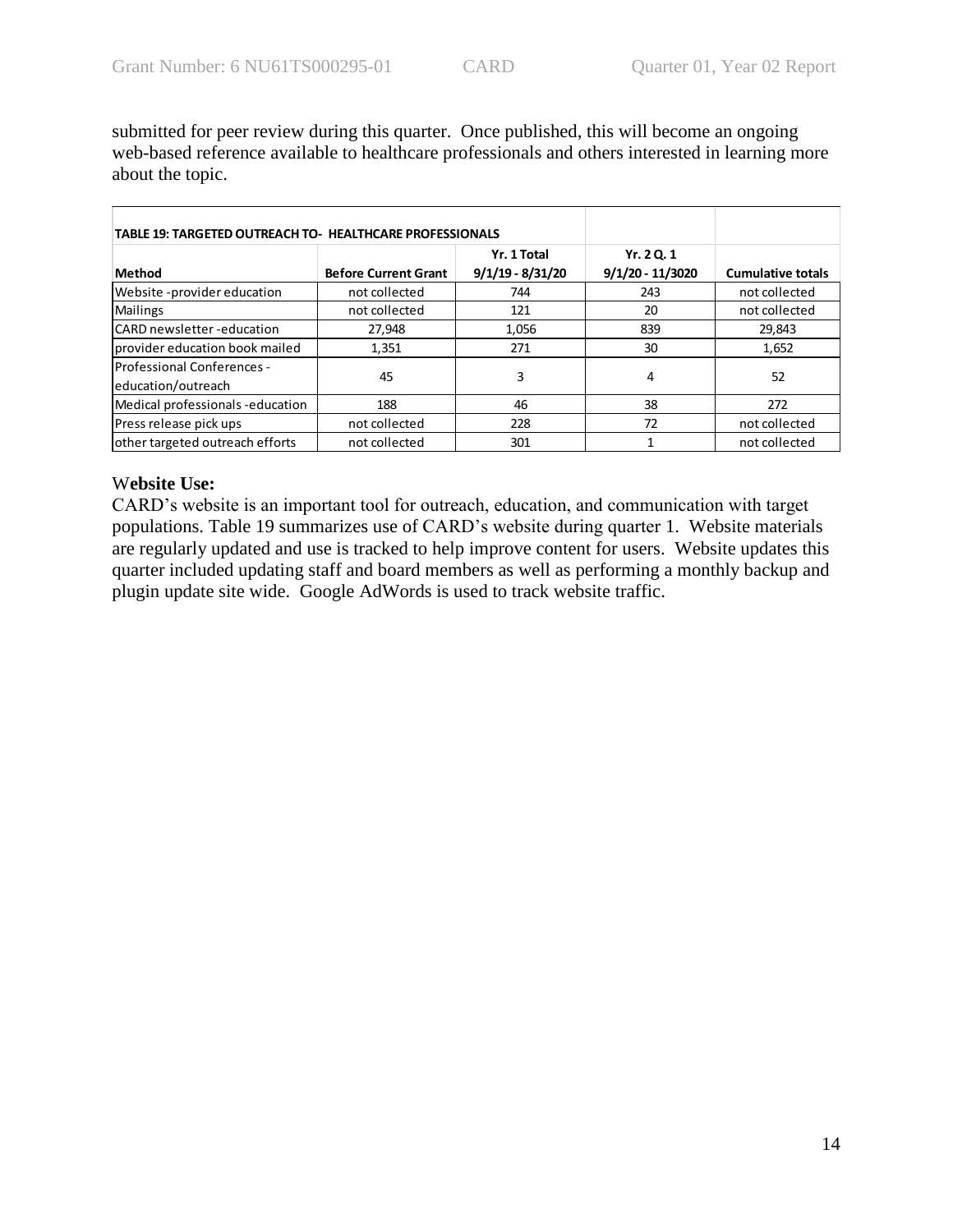| <b>TABLE 20: Website use</b>       |                             |                             |                    |                          |  |
|------------------------------------|-----------------------------|-----------------------------|--------------------|--------------------------|--|
|                                    |                             | Yr. 1 Total                 | Yr. 2 Q. 1         |                          |  |
| <b>Website Use</b>                 | <b>Before Current Grant</b> | $9/1/19 - 8/31/20$          | $9/1/20 - 11/3020$ | <b>Cumulative totals</b> |  |
| Screening applications submitted   | 202                         | 105                         | 20                 | 327                      |  |
| via website                        |                             |                             |                    |                          |  |
| Contact CARD emails via website    | 433                         | 106                         | 24                 | 563                      |  |
| # of website sessions              | 103,871                     | 9,441                       | 3,564              | 116,876                  |  |
| # pages viewed                     | 252,023                     | 17,299                      | 5,533              | 274,855                  |  |
| session length 30+ minutes         | 1,398                       | 47                          | 7                  | 1,452                    |  |
| session length 10-30 minutes       | 13,642                      | 363                         | 58                 | 14,063                   |  |
| session length 3-10 minutes        | 29,537                      | 490                         | 111                | 30,138                   |  |
| session length 1-3 minutes         | 21,664                      | 567                         | 168                | 22,399                   |  |
| session length 31-60 seconds       | 9,413                       | 367                         | 105                | 9,885                    |  |
| session length 11-30 seconds       | 12,448                      | 370                         | 137                | 12,955                   |  |
| session less than 10 seconds       | bounce factor               | 7,237                       | 2,978              | 10,215                   |  |
| Page depth: 1-9 Pages viewed in se | 25,499                      | 10,200                      | 3,522              | 39,221                   |  |
| 10-14 Pages viewed in session      | 1,709                       | 348                         | 29                 | 2,086                    |  |
| 15-19 Pages viewed in session      | 614                         | 175                         | 9                  | 798                      |  |
| 20+ Pages viewed in session        | 734                         | 253                         | 4                  | 991                      |  |
| # of users                         | 39,074                      | 8,782                       | 3,257              | 51,113                   |  |
| new users                          | not collected               |                             | 99%                |                          |  |
| returning users                    | not collected               |                             | 1%                 |                          |  |
| Male users                         | not collected               |                             | 45%                |                          |  |
| Female users                       | not collected               | not cumulative,             | 55%                | not cumulative,          |  |
| Age between 18-24                  | not collected               |                             | 8%                 | reported as a            |  |
| Age between 25-34                  | not collected               | reported as a<br>percentage | 22%                | percentage               |  |
| Age between 35-44                  | not collected               |                             | 18%                |                          |  |
| Age between 45-54                  | not collected               |                             | 18%                |                          |  |
| Age between 55-64                  | not collected               |                             | 17%                |                          |  |
| Age 65+                            | not collected               |                             | 16%                |                          |  |

# **Social Media and other outreach efforts:**

In addition to the above outreach and education, CARD had been working to increase our social media presence on both Facebook and Instagram. Our Facebook page which reaches local, national, and international audiences has had 38 posts during this reporting period. These posts have reached 15,534 people. We have had 1,550 post engagements, and 558 reactions and comments. Our Facebook followers have increased by 76 people during this quarter and are now 2,696. Instagram followers have increased by 14 to 126 this quarter. Our Instagram page had a total of 15 posts during this reporting period. These posts reached 803 accounts, generating 69 likes.

Our goal is to promote more posts on our Instagram and we are currently doing some research on how to get more followers and work with hashtags to generate additional followers and get our messages out to a broader audience. Brand It also continues working to develop an accredited continuing education course for providers in asbestos related disease. The classes, when created, will be available on CARD's website. In addition, CARD wrote outlines for short education and outreach videos that will be posted weekly on our YouTube channel in 2021.

Three new customized patient education handouts were implemented this quarter including a cost of smoking calculator, a what everyone should know about vaping and e-cigarettes pull tab tool, and a stop smoking kit.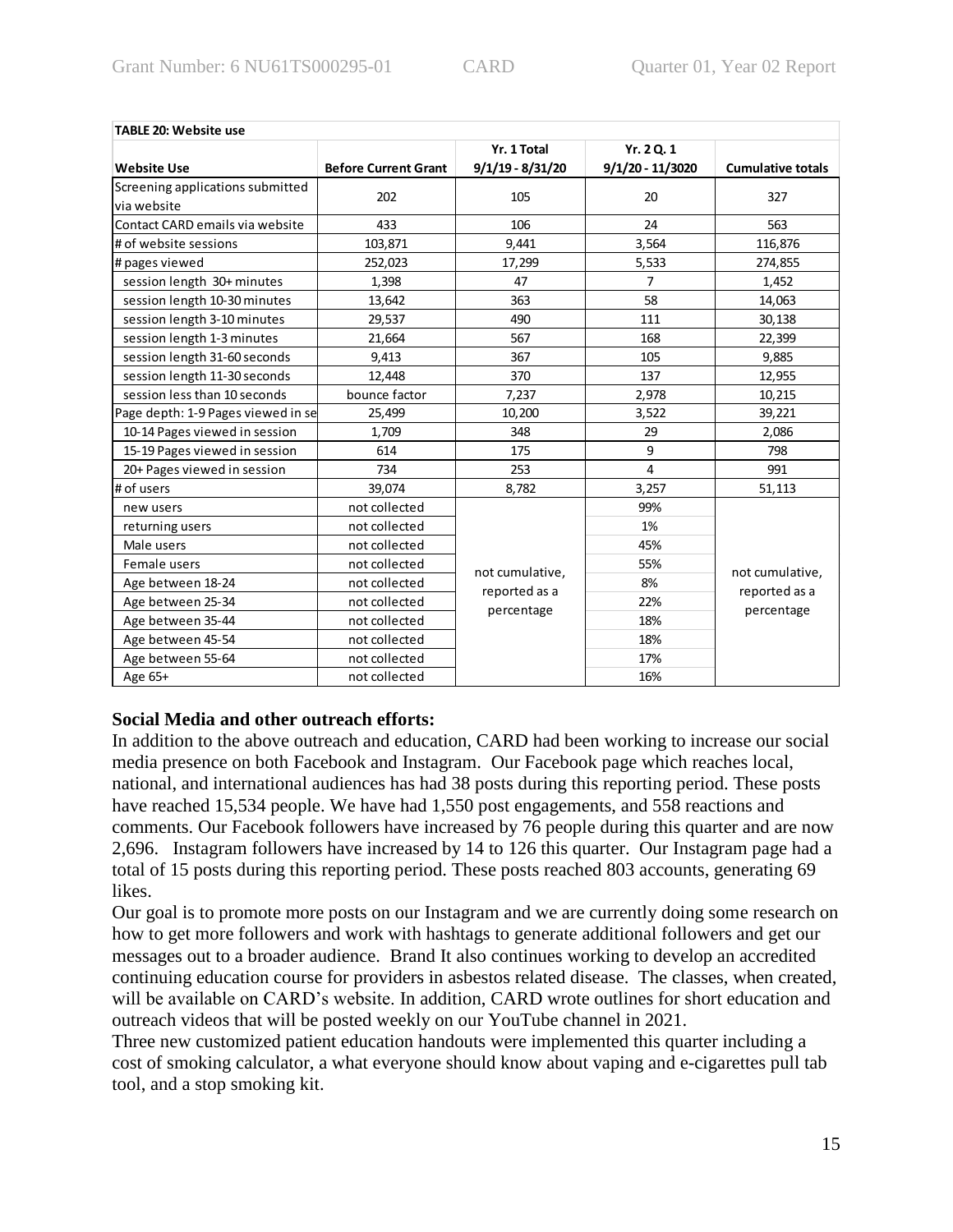In addition to clinical modifications, changes to outreach related to the pandemic have also impacted the grant. Many events, both locally and nationally have been cancelled and others have transitioned to an online format limiting outreach and education opportunities. CARD has been able to get creative with some local activities including hiding painted rocks around our community that were decorated by our staff members. When found, the rocks are turned in at CARD for giveaways with CARD's logo and screening information on them. We also ordered face masks with the CARD Screening logo that have been given to businesses throughout the community. Use of facial coverings is mandated in Montana, so the masks are well used and seen throughout the local community on a daily basis providing a nearly constant reminder of CARD's screening program. In addition, CARD is working with our county health department to offer free community COVID-19 testing. Tests are being done outdoors at a drive through test site to ensure safety of patients and staff in the clinic.

# **CARD Annual Rally:**

CARD's annual Rally was not held this fall as usual due to COVID precautions. The event is usually held in coordination with the public school, but schools have been taking significant precautions including the cancellation of all extra curricular activities, offering and sometimes mandating at-home learning, and when in person having smaller groups that stay together. It is anticipated that the annual Rally event will be held in the spring when it is possible to do it outdoors. This year will be a Scooby Doo themed event, called Germ, Where are you? Attendees will learn how viruses and other harmful substances can be contained, and how to prevent them from harming us. Stations will include: 1. Identifying and avoiding vermiculite 2. Tobacco prevention 3. What are germs? 4. How germs spread 5. Hand washing 6. Safe food preparation

The annual Rally event is an excellent way to engage local youth and their families in education about asbestos related disease and other important health topics. Upon completion of all booths, prizes or other useful items such as mini first aid kits with CARD Screening information will be offered.

## **CHALLENGES: REASON FOR DELAY AND ANTICIPATED CORRECTIVE ACTION OR DELETION**

# **COVID-19 modifications:**

During quarter 1, the screening programs continued to be impacted by COVID-19 with a decrease in the number of patient that could be seen. This decrease was related to both restrictions such as social distancing, and to patient cancellations due to concern over the virus. In addition, a surge of COVID-19 cases began in Lincoln County, MT in September and continues to date. This surge forced the closure of CARD's pulmonary function labs beginning on October 19 in order to protect our patients and staff. Our decision to close the labs was made based on the surge in local cases and taking into consideration recommendations of the American Thoracic Society and other leaders in the field of respiratory medicine. Spirometry in particular can be dangerous for spreading the virus because the maneuver requires patients to blow air out hard and fast, and this of course, cannot be done wearing a mask. The maneuver, by its nature, increases the likelihood of disease transmission and it takes 20 minutes or more for all of the potentially exhaled particles to settle so others in the area could be exposed afterwards. CARD has ordered equipment to convert our labs into negative pressure rooms which will much more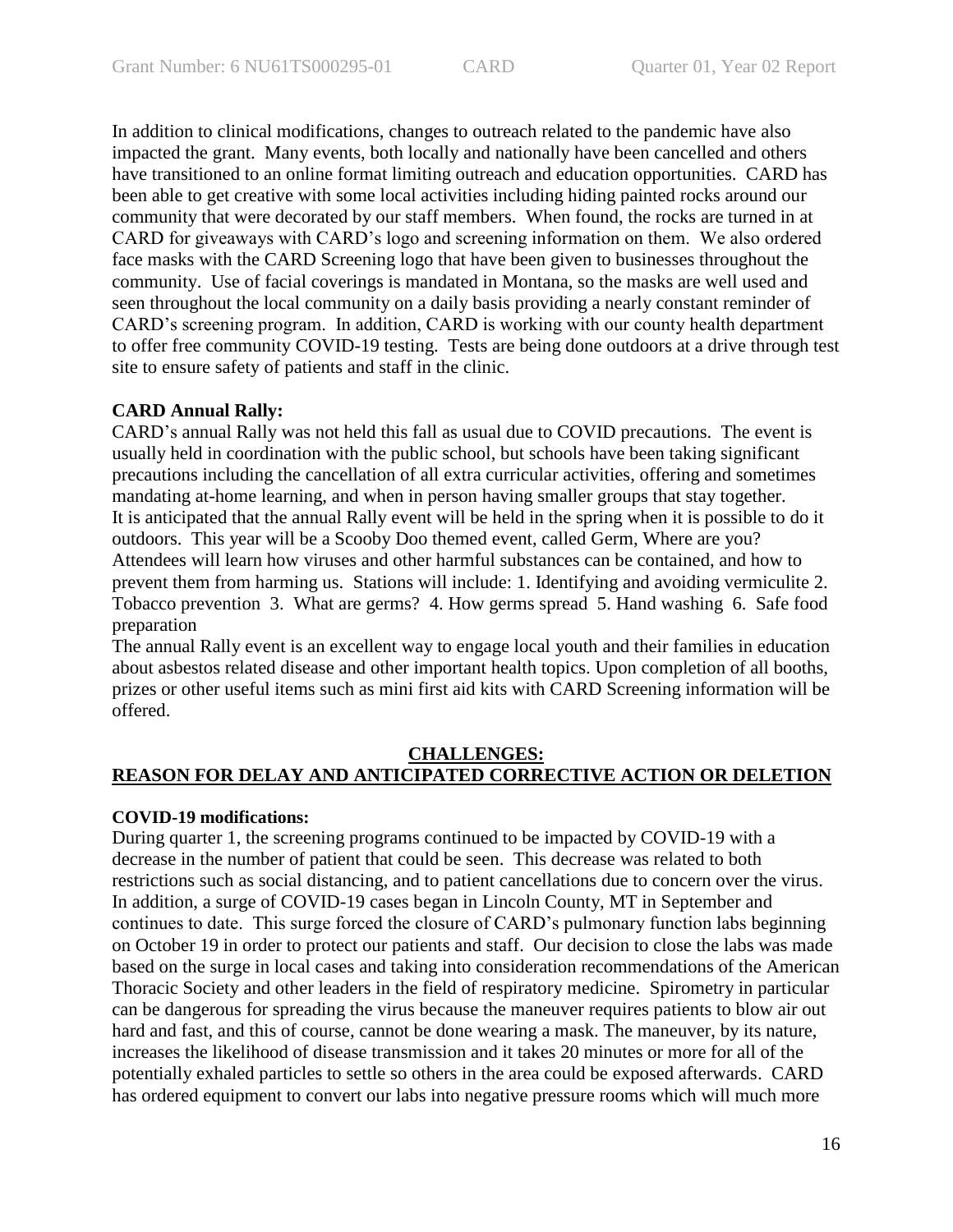effectively prevent the spread of infectious contaminants such as COVID-19. These rooms, once completed will use lower air pressure to suck outside air in and trap potentially harmful particles in the room by preventing air from leaving the space. This protects people outside of the rooms from any potential exposure. Twelve air-flow changes per hour along with built in HEPA filtration and UV sanitization will protect our spirometry techs and respiratory therapists working in the labs. Airflow will be directly to the outdoors, and room pressure will be monitored by a system outside of the sealed doors. Although the equipment was ordered, we do not yet have a delivery or installation date.

Some facilities conducting spirometry for screening participants at a distance are requiring a COVID test prior to performing their breathing tests. Paying for the required COVID tests has been added to the grant's services with the approval of ATSDR this quarter, to ensure that patients do not have out of pocket expenses related to their grant-funded screenings. Screening activities continue with encouragement to participate at a distance and with modifications for those seen at CARD to ensure patient and staff safety during the pandemic. Precautions put in place for COVID-19 have included; requiring everyone in the building to wear a mask or face shield, monitoring symptoms and temperatures of staff and patients coming into the clinic, sending information about COIVD-19 precautions to patients prior to their visits including a request that patients do not bring extra people to their appointments. We've also implemented the use of a specific sick room for anyone who is symptomatic but needs to be seen, we perform hourly cleaning of surfaces in public areas and in between every patient in offices/patient rooms, we are limiting the number of people allowed in our waiting rooms and separating seating to be six feet, we are encouraging long distance participation in screening for anyone not from the local area, and as usual we are continuing to encourage hand washing and flu shots. CARD is also conducting pre-screening of patients planning to come into the clinic as part of our appointment reminder phone calls. Those with COVID-19 symptoms are asked to reschedule or are sent to a nurse to determine if they need to come in.

## **STATUS OF PROGRAM, SCREENING, INFRASTRUCTURE, AND STAFF**

The grant's goals and objectives were implemented successfully even with COVID-19 restrictions during the first quarter of year 02, but unfortunately, they were done on a more limited basis as explained above. CARD's Business official also changed from Megan Beveridge who left CARD to Viktoriya Smith who took on our bookkeeper position. This request was submitted through Grant Solutions. Viktoriya brings experience with accounting through college courses as well as from previous businesses including her work with a local certified public accountant. David Miller also left CARD and his position as IT has been filled by Solomon Alcain Jr. who brings over 25 years of experience to the position. Two additional staff members, Tracy McNew and Serena Pape, received NIOSH certifications to perform spirometry at a training conducted onsite at CARD on September 24 and 25. This will allow for maximum use of equipment once negative pressure rooms are completed. One staff member, Mark Smith, a respiratory therapist was laid off because of the pulmonary lab closures. The duties of other staff members who were previously laid off due to the pandemic have been absorbed by other staff members who have more time due to our decreased patient volume. CARD's infrastructure remains solid with a strong administrative and implementation team, our Medical Director, a second physician, Dr. Lee, and a physician assistant, who all contribute to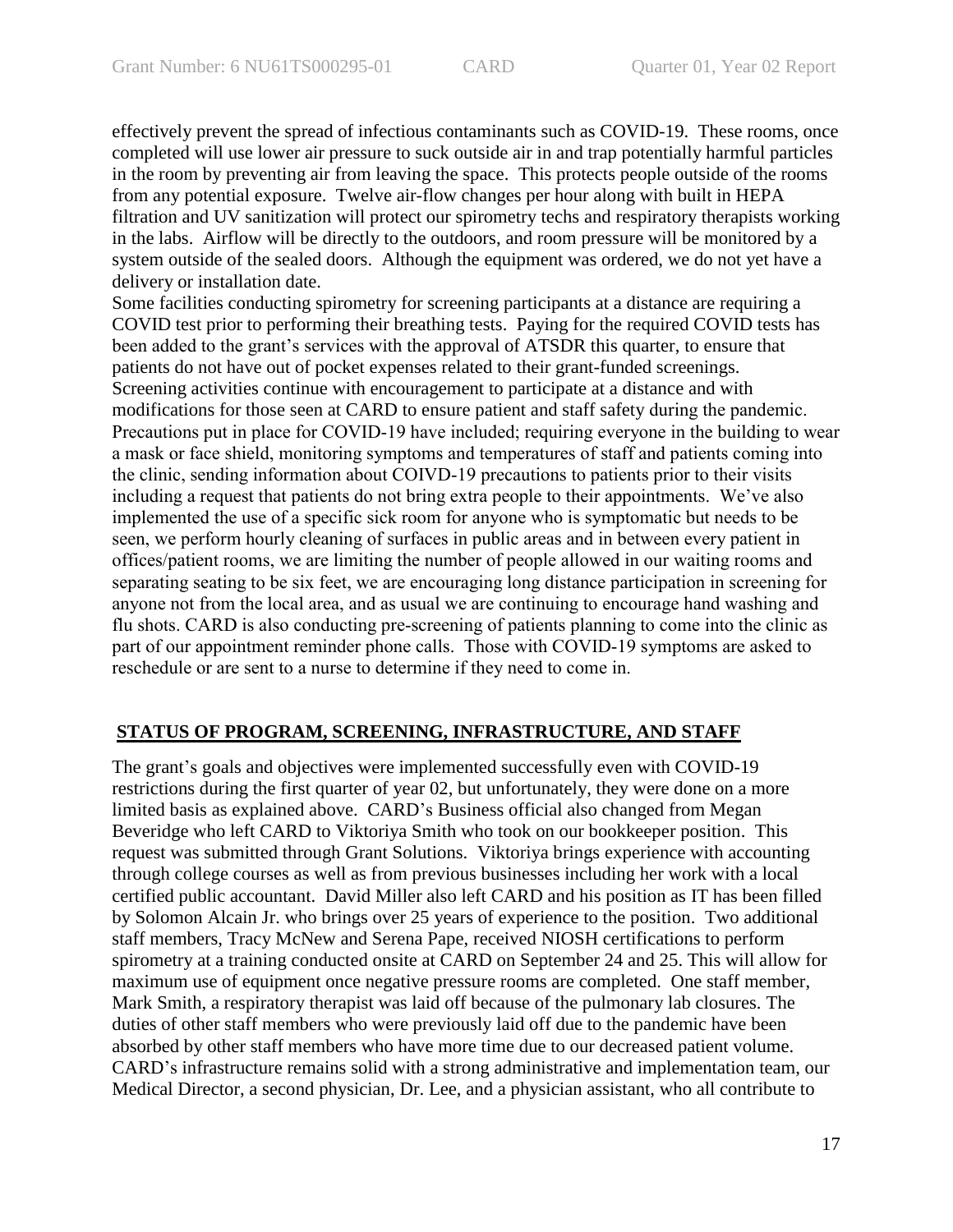the success of the grant. Quality assurance processes remain successfully in place for delivery of ARD and LCS screening activities, data management, outreach and educational activities. Completeness and accuracy of the database is evident by consistency of data reported across multiple tables. All data is quality controlled for accuracy before reports and table outcomes are generated. All screening CT scans are read by a qualified physician, so CARD's physicians read all CT images ordered by our physician assistant.

# **MEASURES OF EFFECTIVENESS**

Measures of effectiveness were reported under each specific goal above. CARD added a new effective measure with patient satisfaction surveys this quarter as well. In addition to what was reported above, the following are some examples of specific feedback received from patients this quarter:

- $\triangleright$  "This appointment with Dr. Lee was great. She was very nice and seemed concerned with my health. I will come back now." 11/5/2020
- $\triangleright$  "Everyone was very helpful. I thank you all!" 11/5/2020
- $\triangleright$  "The scheduling was excellent. I had little to no wait time between appointments. The staff at all three spots were professional. I especially appreciated the time the staff and doctor spent explaining the process and results. An excellent experience." 9/29/2020
- $\triangleright$  "I was so impressed with the extensiveness of the screening and the explanations from the people." 10/4/2020



*Left and middle photos: At the beginning of this quarter two of CARD's painted outreach rocks were found and returned to the clinic for prizes. These two local children received small gift baskets containing outreach items with CARD's screening logo and information when they*